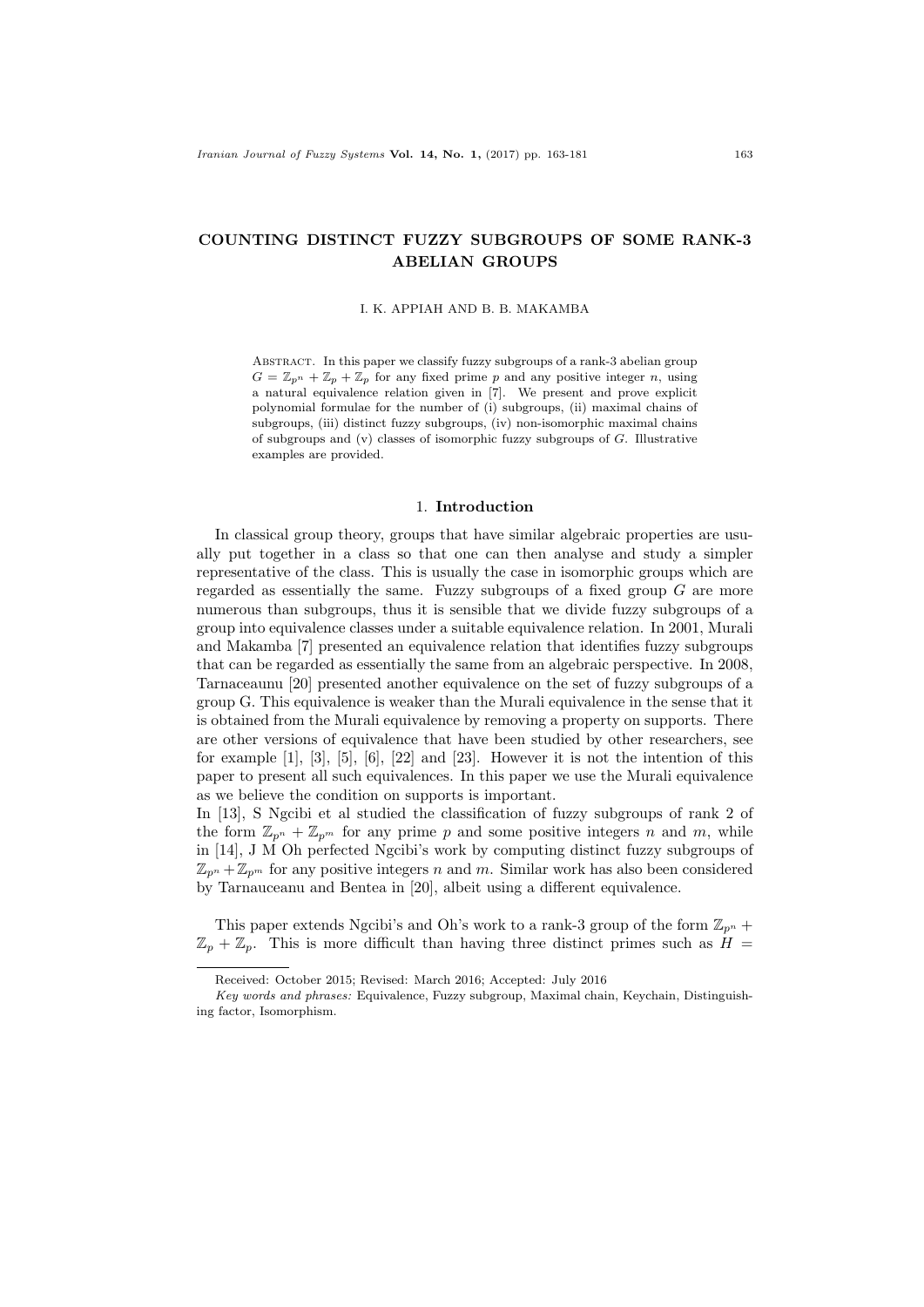$\mathbb{Z}_{p^n} + \mathbb{Z}_q + \mathbb{Z}_r$  for distinct primes p, q and r because  $p^n$ , q and r are relatively prime, implying that H is cyclic of order  $p<sup>n</sup>qr$ . It is slightly easier to work with finite cyclic groups.

In our classification of fuzzy subgroups of  $G = \mathbb{Z}_{p^n} + \mathbb{Z}_p + \mathbb{Z}_p$ , we will begin with finding and counting all subgroups of  $G$ . Thereafter we construct all maximal chains of subgroups of  $G$  and finally we count all distinct fuzzy subgroups. We commence with specific powers of primes so as to identify patterns that will lead to general results.

The last part of the paper will deal with numbers of isomorphic classes of fuzzy subgroups of  $G$ .

#### 2. Preliminaries

A fuzzy subset  $\mu : G \longrightarrow I = [0,1]$  of a group G is a fuzzy subgroup of G if  $\mu(xy) \ge \min\{\mu(x), \mu(y)\}, \forall x, y \in G \text{ and } \mu(x^{-1}) = \mu(x), \forall x \in G \text{ [17]}.$ For the identity element  $e \in G$ ,  $\mu(x) \leq \mu(e) \ \forall x \in G$ .

Throughout this paper we **assume**  $\mu(e) = 1$  for any fuzzy subgroup of a group G.

**Definition 2.1.** A fuzzy subgroup  $\mu$  of G is equivalent to a fuzzy subgroup  $\nu$  of G, written as  $\mu \sim \nu$ , if (i)  $\forall x, y \in G$ ,  $\mu(x) > \mu(y) \iff \nu(x) > \nu(y)$  and (ii)  $\mu(x) = 0 \Longleftrightarrow \nu(x) = 0$  [7].

Clearly ∼ is an equivalence relation on the family of all fuzzy subgroups of a group G. Denote by  $[\mu]$  the resulting equivalence class containing a fuzzy subgroup  $\mu$  of G. Two fuzzy subgroups  $\mu$  and  $\nu$  are said to be *distinct* iff  $[\mu] \neq [\nu]$ .

The support of  $\mu$  is the subset of G defined as  $supp \mu = \{x \in G : \mu(x) > 0\}$ . It is clear that  $supp \mu$  is a subgroup of G whenever  $\mu$  is a fuzzy subgroup of G.

A finite *n*-chain is a collection of numbers on [0, 1] of the form  $1 > \lambda_1 > \lambda_2$  $\lambda_3 > ... > \lambda_{n-1} > \lambda_n$ . We simply write  $1\lambda_1\lambda_2...\lambda_{n-1}\lambda_n$  in the descending order for the above *n*-chain. The length of an *n*-chain is  $(n + 1)$ . The numbers  $1, \lambda_1, \lambda_2, ..., \lambda_{n-1}, \lambda_n$  are called pins. An n-chain is called a keychain if  $1 \geq \lambda_1 \geq$  $\lambda_2 \geq ... \geq \lambda_{n-1} \geq \lambda_n \geq 0.$ 

A chain  $\{e\} \subseteq G_1 \subseteq G_2 \subseteq \cdots \subseteq G_n = G$  of subgroups of G is a maximal chain if no new subgroups can be inserted in the chain. Such a chain is also called a flag on  $G$  [8].

For  $t \in [0, 1]$ , a  $t - level$  subgroup of a fuzzy subgroup  $\mu$  is the subgroup  $\mu_t = \{x \in$  $G: \mu(x) \geq t$  of G. It is easily observed that  $t_1 < t_2$  implies  $\mu_{t_1} \supseteq \mu_{t_2}$ . Thus level subgroups of  $G$  always form a chain.

In this paper, a subgroup that distinguishes a maximal chain from others is referred to as a distinguishing factor. For more on maximal chains and distinguishing factors, see [9], [11].

Let  $\mu$  and  $\nu$  be two fuzzy subgroups of G and H respectively. We say  $\mu$  is fuzzy isomorphic to  $\nu$  denoted  $\mu \simeq \nu \iff$  there exist an isomorphism  $f : G \to H$  such that  $\mu(x) > \mu(y) \Longleftrightarrow \nu(f(x)) > \nu(f(y))$  and  $\mu(x) = 0 \Longleftrightarrow \nu(f(x)) = 0$  [7].

Two or more maximal chains are said to be isomorphic if their lenghts are equal and their corresponding components are isomorphic subgroups.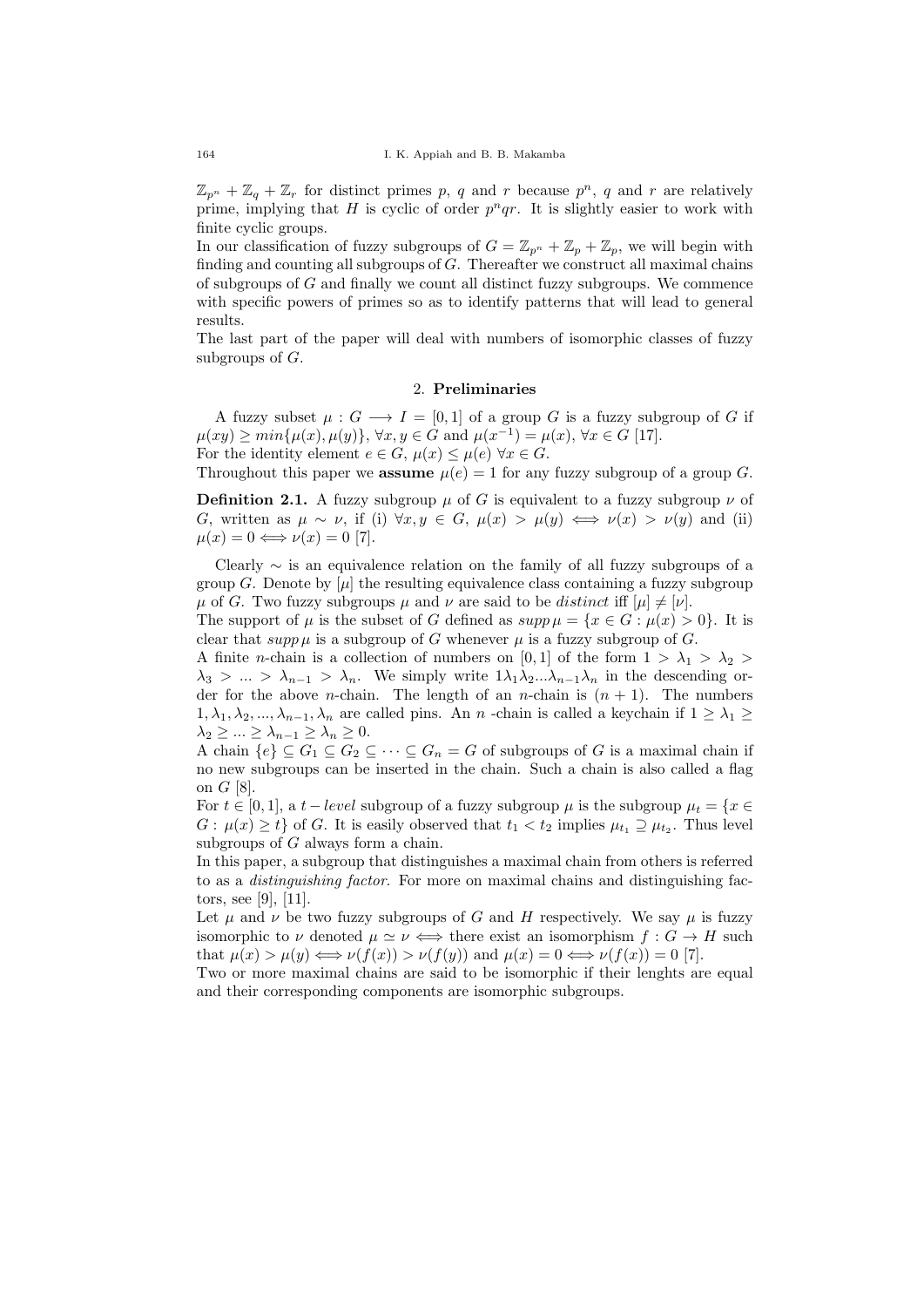### 3. Subgroups of  $\mathbb{Z}_{p^n} + \mathbb{Z}_p + \mathbb{Z}_p$

In [12], Ngcibi showed that the group  $\mathbb{Z}_{p^n} + \mathbb{Z}_p$  has (1)  $n(p+1) + 2$  subgroups and (2)  $(n-1)(p-1) + (p+1) + (n-1)$  maximal chains. In [13], Ngcibi et al established that the group  $\mathbb{Z}_{p^n} + \mathbb{Z}_p$  has  $2^{n+1}C(n, 1)p + 2^{n+2} - 1$  distinct fuzzy subgroups. Further, we have

# **Theorem 3.1.** The group  $G = \mathbb{Z}_{p^n} + \mathbb{Z}_p$  has n non-isomorphic maximal chains.

*Proof.* Let  $n = 1$ . Then  $G = \mathbb{Z}_p + \mathbb{Z}_p$  can only have one maximal chain up to isomorphism. Suppose  $\mathbb{Z}_{p^k} + \mathbb{Z}_p$  has k maximal chains,  $1 \leq k < n$ . Let  $G =$  $\mathbb{Z}_{p^{k+1}} + \mathbb{Z}_p$ . Then the maximal subgroups of G are  $\mathbb{Z}_{p^{k+1}} + 0$  and  $\mathbb{Z}_{p^k} + \mathbb{Z}_p$  up to isomorphism. By induction,  $\mathbb{Z}_{p^k} + \mathbb{Z}_p$  has k maximal chains while  $\mathbb{Z}_{p^{k+1}} + 0$  has only 1 maximal chain up to isomorphism. Thus G has  $k + 1$  non-isomorphic maximal chains. This completes the proof.  $\Box$ 

**Theorem 3.2.** The total number of non-isomorphic fuzzy subgroups of  $G = \mathbb{Z}_{p^n}$  +  $\mathbb{Z}_p$  is equal to  $2^{n+2} - 1 + (n-1)2^{n+1} = 2^{n+1}(n+1) - 1.$ 

Proof. Each maximal chain (up to isomorphism) of subgroups of  $G$  is of length  $n + 2$  and has a single distinguishing factor (subgroup). Thus the number of nonisomorphic fuzzy subgroups is equal to  $2^{n+2} - 1 + (n-1)2^{n+1} = 2^{n+1}(n+1) - 1$ since there are  $n$  maximal chains (up to isomorphism) in total by Theorem 3.1 above. This completes the proof.

### Remark 3.3. In the above proof, we have used the following general facts:

Pick a maximal chain, of length  $n + 1$ , of subgroups of a group G. Then (i) the maximal chain has  $2^{n+1} - 1$  distinct fuzzy subgroups, (ii) the next chain picked will have  $2^n = \frac{1}{2} \times 2^{n+1}$  distinct fuzzy subgroups. If a third chain picked has a distinguishing factor, it also will contribute  $2^n = \frac{1}{2} \times 2^{n+1}$  distinct fuzzy subgroups. If a fourth chain picked has no single distinguishing factor, then it will contribute  $2^{n-1} = \frac{1}{2^2} \times 2^{n+1}$  distinct fuzzy subgroups. The counting continues in that way. See for example [9], [11] for more details.

Subgroups of  $\mathbb{Z}_p + \mathbb{Z}_p + \mathbb{Z}_p$ 

It is well known that the number of maximal subgroups of a p-group  $G$  of rank  $d_G$ is  $1 + p + p^2 + p^3 + \cdots + p^{d_G-1}$ . (The rank of a group G is the minimal number of generators of  $G$ ). This fact will be used in the derivation of a user-friendly formula for the number of subgroups of  $\mathbb{Z}_{p^n} + \mathbb{Z}_p + \mathbb{Z}_p$ . Further, the number of subgroups of order  $p^n$  in an elementary p-group G of order  $p^m$  is equal to  $\prod_{k=0}^{n-1} \frac{p^{m-k}-1}{p^{n-k}-1}$  $\frac{p^{n-1}-1}{p^{n-k}-1}$  [18]. There are many other researchers who have attempted to count subgroups of finite abelian groups, see for example  $[2]$ ,  $[19]$  and  $[21]$ . However, it is sometimes desirable to use explicit polynomial user-friendly formulae for the number of subgroups so as to make it easy to find formulae for the number of distinct fuzzy subgroups. Hence we begin by deriving formulae for the number of subgroups of the abelian rank-3 group  $G = \mathbb{Z}_{p^n} + \mathbb{Z}_p + \mathbb{Z}_p$ .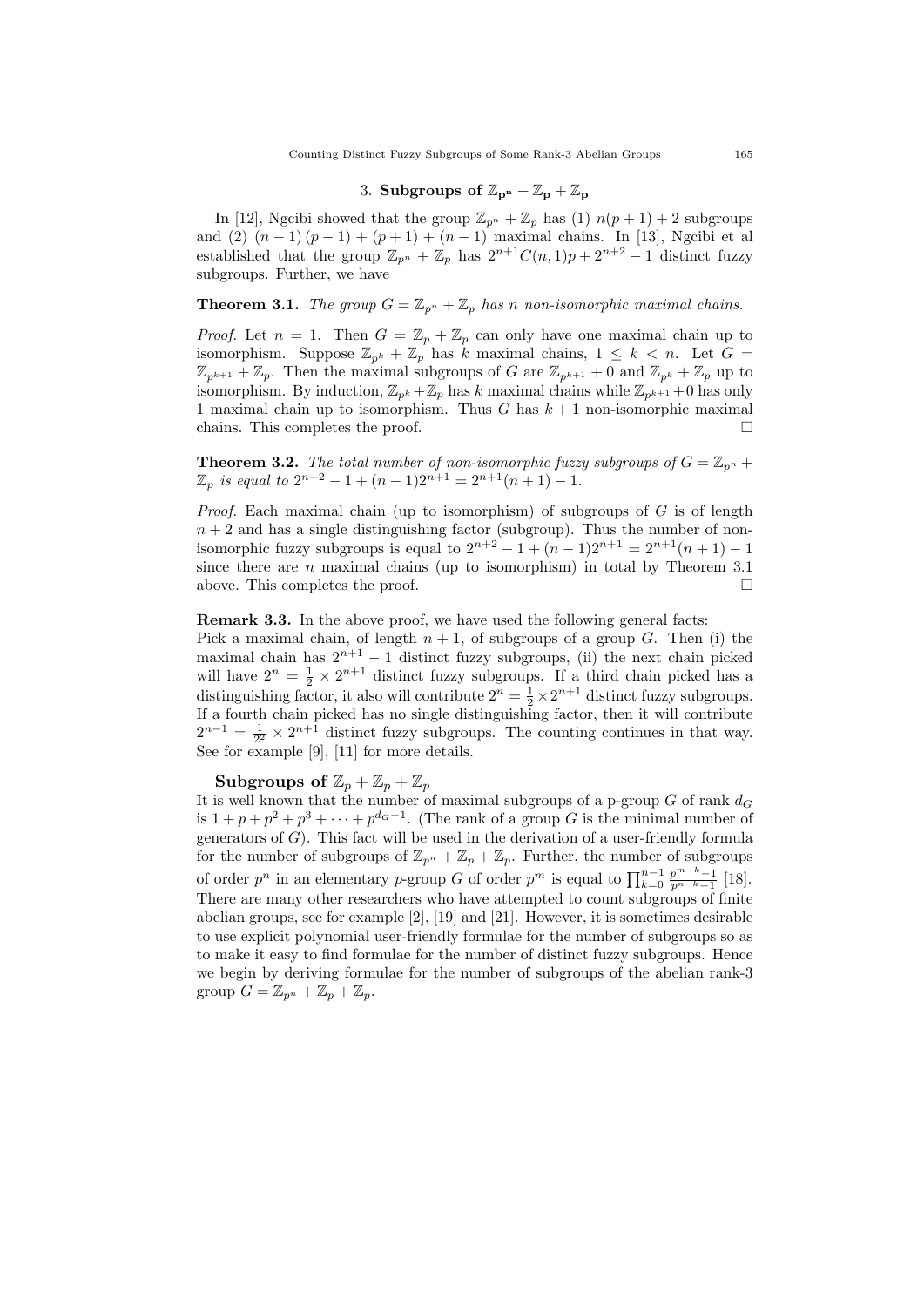For the group  $G = \mathbb{Z}_p + \mathbb{Z}_p + \mathbb{Z}_p$ , we have used specific primes such as 2, 3, 5, 7 and computed the subgroups of G manually. The pattern we observed suggests the following polynomial formula:

**Proposition 3.4.** The group  $G = \mathbb{Z}_p + \mathbb{Z}_p + \mathbb{Z}_p$  has  $2p^2 + 2p + 4$  subgroups.

*Proof.* By Ngcibi [12], the group  $\mathbb{Z}_p + \mathbb{Z}_p$  has  $p + 3$  subgroups. Now any maximal subgroup of G is isomorphic to  $H = \mathbb{Z}_p + \mathbb{Z}_p + 0$  of order  $p^2$ . The number of such maximal subgroups is  $\sigma_2 = 1 + p + p^2 + p^3 + \cdots + p^{d_G-1}$  with  $d_G = 3$ . Thus  $\sigma_2 = 1 + p + p^2$ .

Next, the number of subgroups of order p is  $\sigma_1 = \prod_{k=0}^{n-1} \frac{p^{m-k}-1}{p^{n-k}-1}$  $\frac{p^{m-n}-1}{p^{n-k}-1}$ . Here  $m=3$  and  $n=1$ , thus  $\sigma_1 = \frac{p^3-1}{p-1} = p^2+p+1$ . Counting all subgroups, including the two trivial subgroups 0 and  $G$ , gives the total number of subgroups of G as  $2p^2 + 2p + 4$ .  $\Box$ 

Subgroups of  $\mathbb{Z}_{p^2} + \mathbb{Z}_p + \mathbb{Z}_p$ 

For  $p = 2$ , we manually computed the number of subgroups to be  $27 = 2(2.2.2 + 2)$  $+ 1$ ) + 3 + 2.

For  $p = 3$ , we manually computed the number of subgroups to be  $50 = 3(2.3.2 + 2)$  $+ 1) + 3 + 2.$ 

Proceeding sequentially, it seems clear that the number of subgroups of  $G =$  $\mathbb{Z}_{p^2} + \mathbb{Z}_p + \mathbb{Z}_p$  is equal to  $p(2pn + n + 1) + 3 + n$  for any prime p.

Subgroups of  $G = \mathbb{Z}_{p^3} + \mathbb{Z}_p + \mathbb{Z}_p$ For  $p = 3$ , the group  $G = \mathbb{Z}_{3^3} + \mathbb{Z}_3 + \mathbb{Z}_3$  has 72 crisp subgroups, as listed below:  $\mathbb{Z}_{3^3} + \mathbb{Z}_3 + \mathbb{Z}_3$ ,  $\mathbb{Z}_{3^3} + \mathbb{Z}_3 + \{0\}$ ,  $\mathbb{Z}_{3^3} + \{0\} + \mathbb{Z}_3$ ,  $\{0\} + \mathbb{Z}_3 + \mathbb{Z}_3$ ,  $\mathbb{Z}_{3^3} + \{0\} + \{0\}$ ,  $\{0\} + \mathbb{Z}_3 + \{0\},\$  $\{0\} + \{0\} + \mathbb{Z}_3, \langle (0,1,1) \rangle, \langle (0,1,2) \rangle, \langle (1,0,1) \rangle, \langle (1,0,2) \rangle,$  $\langle (1,1,0) \rangle, \langle (1,1,1) \rangle, \langle (1,1,2) \rangle, \langle (1,2,0) \rangle, \langle (1,2,1) \rangle, \langle (1,2,2) \rangle,$  $\langle (1,1,0), (1,1,1) \rangle, \langle (1,1,0), (1,2,1) \rangle, \langle (1,1,0), (1,2,2) \rangle,$  $\langle (1,1,1), (1,2,0) \rangle, \langle (1,1,1), (1,2,1) \rangle, \langle (1,1,1), (1,2,2) \rangle,$  $\langle (1,1,2), (1,2,0) \rangle, \langle (1,1,2), (1,2,1) \rangle, \langle (1,1,2), (1,2,2) \rangle,$  $<$  (1, 2, 0), (1, 2, 1) >,  $<$  (3, 0, 0), (0, 1, 0), (0, 0, 1) >,  $\langle (0,0,3) \rangle, \langle (3,0,1) \rangle, \langle (3,0,2) \rangle, \langle (3,1,0) \rangle, \langle (3,1,1) \rangle,$  $\langle (3,1,2) \rangle, \langle (3,2,0) \rangle, \langle (3,2,1) \rangle, \langle (3,2,2) \rangle,$  $\langle (3,0,0), (3,0,1) \rangle, \langle (3,0,0), (3,1,0) \rangle, \langle (3,1,0), (3,1,1) \rangle,$  $\langle (3,0,0), (3,1,2) \rangle, \langle (3,1,0), (3,1,1) \rangle, \langle (3,1,0), (3,2,1) \rangle,$  $\langle (3,1,0), (3,2,2) \rangle, \langle (3,1,1), (3,2,0) \rangle, \langle (3,1,1), (3,2,1) \rangle,$  $\langle (3,1,2), (3,2,0) \rangle, \langle (3,1,2), (3,2,2) \rangle, \langle (3,2,0), (3,2,1) \rangle,$  $<$  (9, 0, 0), (0, 1, 0), (0, 0, 1) >,  $\langle (9,0,0) \rangle, \langle (9,0,1) \rangle, \langle (9,0,1) \rangle, \langle (9,0,2) \rangle, \langle (9,1,0) \rangle, \langle (9,1,1) \rangle,$  $\langle (9,1,2) \rangle, \langle (9,2,0) \rangle, \langle (9,2,1) \rangle, \langle (9,2,2) \rangle,$  $<$  (9, 0, 0), (9, 0, 1) >,  $<$  (9, 0, 0), (9, 1, 0) >,  $<$  (9, 0, 0), (9, 1, 1) >,  $\langle (9,0,0), (9,1,2) \rangle, \langle (9,1,0), (9,1,1) \rangle, \langle (9,1,0), (9,2,1) \rangle,$  $<$  (9, 1, 0), (9, 2, 2) >,  $<$  (9, 1, 1), (9, 2, 0) >,  $<$  (9, 1, 1), (9, 2, 1) >,  $\langle (9,1,2), (9,2,0) \rangle, \langle (9,1,2), (9,2,2) \rangle, \langle (9,2,0), (9,2,1) \rangle,$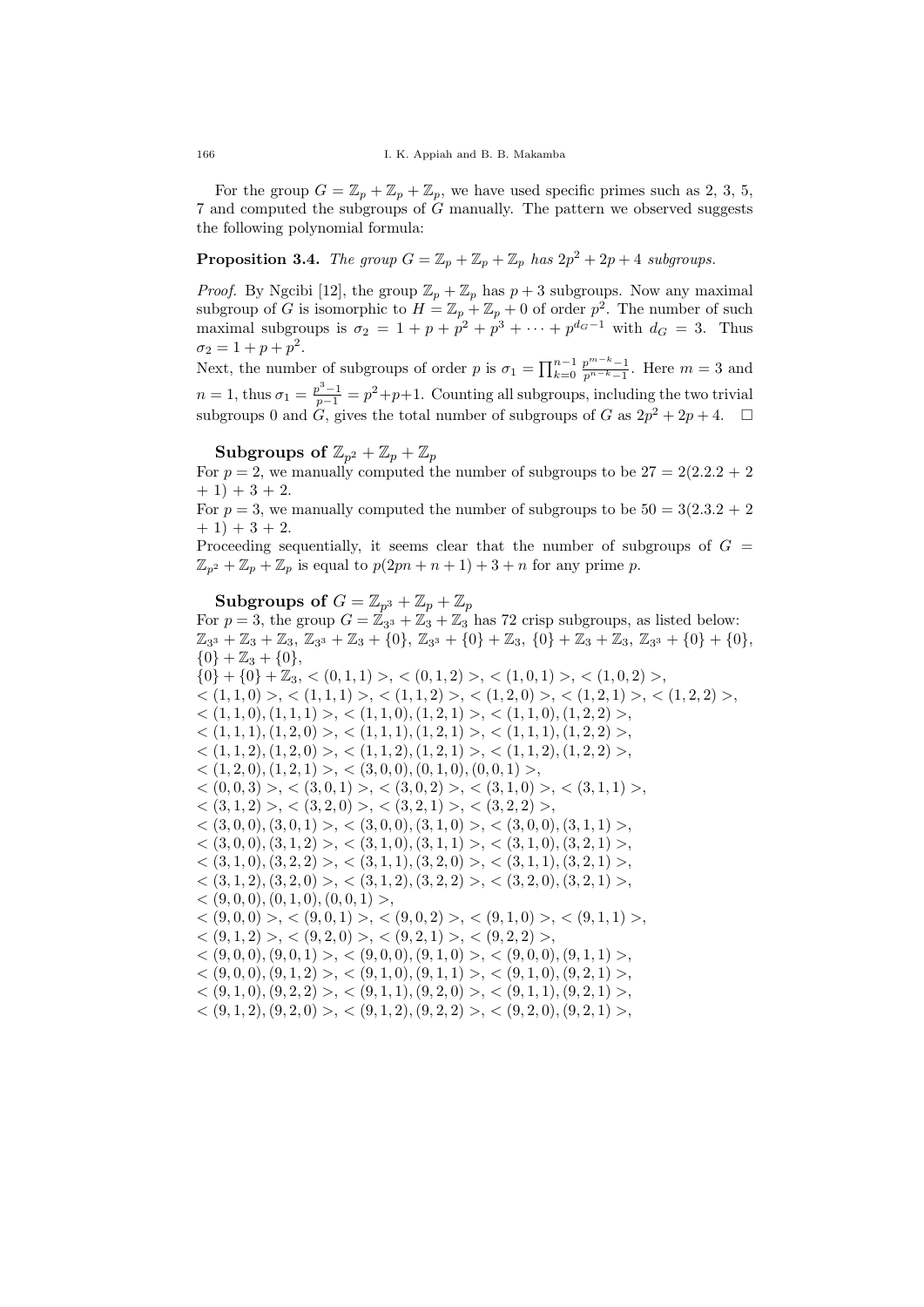and  $\{(0, 0, 0)\}.$ 

For  $p = 5$ , the group  $G = \mathbb{Z}_{5^3} + \mathbb{Z}_5 + \mathbb{Z}_5$  contains 176 crisp subgroups, as listed below:

 $\mathbb{Z}_{5^3} + \mathbb{Z}_5 + \mathbb{Z}_5$ ,  $\mathbb{Z}_{5^3} + \mathbb{Z}_5 + \{0\}$ ,  $\mathbb{Z}_{5^3} + \{0\} + \mathbb{Z}_5$ ,  $\{0\} + \mathbb{Z}_5 + \mathbb{Z}_5$ ,  $\mathbb{Z}_{5^3} + \{0\} + \{0\}$ ,  ${0}+{\mathbb{Z}}_5+{0}, {0}+{0}+{\mathbb{Z}}_5, <(0,1,1)>, (0,1,2)>, (0,1,3)>, (0,1,4)$  $\langle (1,0,1) \rangle, \langle (1,0,2) \rangle, \langle (1,0,3) \rangle, \langle (1,0,4) \rangle, \langle (1,1,0) \rangle,$  $\langle (1,1,1) \rangle, \langle (1,1,2) \rangle, \langle (1,1,3) \rangle, \langle (1,1,4) \rangle, \langle (1,2,0) \rangle,$  $\langle (1,2,1) \rangle, \langle (1,2,2) \rangle, \langle (1,2,3) \rangle, \langle (1,2,4) \rangle, \langle (1,3,0) \rangle,$  $\langle (1,3,1) \rangle, \langle (1,3,2) \rangle, \langle (1,3,3) \rangle, \langle (1,3,4) \rangle, \langle (1,4,0) \rangle,$  $\langle (1,4,1) \rangle, \langle (1,4,2) \rangle, \langle (1,4,3) \rangle, \langle (1,4,4) \rangle,$  $\langle (1,1,0), (1,1,1) \rangle, \langle (1,1,0), (1,2,1) \rangle, \langle (1,1,0), (1,2,2) \rangle,$  $\langle (1,1,0), (1,2,3) \rangle, \langle (1,1,0), (1,2,4) \rangle, \langle (1,1,1), (1,2,0) \rangle,$  $\langle (1,1,1), (1,2,1) \rangle, \langle (1,1,1), (1,2,2) \rangle, \langle (1,1,1), (1,2,3) \rangle,$  $\langle (1,1,1), (1,2,4) \rangle, \langle (1,1,2), (1,2,0) \rangle, \langle (1,1,2), (1,2,1) \rangle,$  $\langle (1,1,2), (1,2,2) \rangle, \langle (1,1,2), (1,2,3) \rangle, \langle (1,1,2), (1,2,4) \rangle,$  $\langle (1,1,3), (1,2,0) \rangle, \langle (1,1,3), (1,2,1) \rangle, \langle (1,1,3), (1,2,2) \rangle,$  $\langle (1,1,3), (1,2,3) \rangle, \langle (1,1,3), (1,2,4) \rangle, \langle (1,1,4), (1,2,0) \rangle,$  $\langle (1,1,4), (1,2,1) \rangle, \langle (1,1,4), (1,2,2) \rangle, \langle (1,1,4), (1,2,3) \rangle,$  $\langle (1,1,4), (1,2,4) \rangle, \langle (1,2,0), (1,2,1) \rangle, \langle (1,3,0), (1,3,1) \rangle,$  $<$  (1, 4, 0), (1, 4, 1) >,  $<$  (5, 0, 0), (0, 1, 0), (0, 0, 1) >,  $\langle (5,0,0) \rangle, \langle (5,0,1) \rangle, \langle (5,0,1) \rangle, \langle (5,0,2) \rangle, \langle (5,0,3) \rangle, \langle (5,0,4) \rangle,$  $\langle (5,1,0) \rangle, \langle (5,1,1) \rangle, \langle (5,1,2) \rangle, \langle (5,1,3) \rangle, \langle (5,1,4) \rangle,$  $\langle (5, 2, 0) \rangle, \langle (5, 2, 1) \rangle, \langle (5, 2, 2) \rangle, \langle (5, 2, 3) \rangle, \langle (5, 2, 4) \rangle,$  $\langle (5,3,0) \rangle, \langle (5,3,1) \rangle, \langle (5,3,2) \rangle, \langle (5,3,3) \rangle, \langle (5,3,4) \rangle,$  $\langle (5,4,0) \rangle, \langle (5,4,1) \rangle, \langle (5,4,2) \rangle, \langle (5,4,3) \rangle, \langle (5,4,4) \rangle,$  $\langle (5,0,0), (5,0,1) \rangle, \langle (5,0,0), (5,1,0) \rangle, \langle (5,1,0) \rangle, \langle (5,0,0), (5,1,1) \rangle,$  $\langle (5,0,0), (5,1,2) \rangle, \langle (5,0,0), (5,1,3) \rangle, \langle (5,0,0), (5,1,4) \rangle,$  $<$   $(5,1,0)$ ,  $(5,1,1)$  >,  $<$   $(5,1,0)$ ,  $(5,2,1)$  >,  $<$   $(5,1,0)$ ,  $(5,2,2)$  >,  $\langle (5,1,0), (5,2,3) \rangle, \langle (5,1,0), (5,2,4) \rangle, \langle (5,1,1), (5,2,0) \rangle,$  $\langle (5,1,1), (5,2,1) \rangle, \langle (5,1,1), (5,2,3) \rangle, \langle (5,1,1), (5,2,4) \rangle,$  $\langle (5,1,2), (5,2,0) \rangle, \langle (5,1,2), (5,2,1) \rangle, \langle (5,1,2), (5,2,2) \rangle,$  $\langle (5,1,2), (5,2,3) \rangle, \langle (5,1,3), (5,2,0) \rangle, \langle (5,1,3), (5,2,2) \rangle,$  $\langle (5,1,3), (5,2,3) \rangle, \langle (5,1,3), (5,2,4) \rangle, \langle (5,1,4), (5,2,0) \rangle,$  $\langle (5,1,4), (5,2,1) \rangle, \langle (5,1,4), (5,2,2) \rangle, \langle (5,1,4), (5,2,4) \rangle,$  $<$  (5, 2, 0), (5, 2, 1) >,  $<$  (5, 3, 0), (5, 3, 1) >,  $<$  (5, 4, 0), (5, 4, 1) >,  $<$  (25, 0, 0), (0, 1, 0), (0, 0, 1) >,  $\langle (25,0,0) \rangle, \langle (25,0,1) \rangle, \langle (25,0,2) \rangle, \langle (25,0,3) \rangle, \langle (25,0,4) \rangle,$  $\langle (25,1,0) \rangle, \langle (25,1,1) \rangle, \langle (25,1,2) \rangle, \langle (25,1,3) \rangle, \langle (25,1,4) \rangle,$  $\langle (25, 2, 0) \rangle, \langle (25, 2, 1) \rangle, \langle (25, 2, 2) \rangle, \langle (25, 2, 3) \rangle, \langle (25, 2, 4) \rangle,$  $\langle (25,3,0) \rangle, \langle (25,3,1) \rangle, \langle (25,3,2) \rangle, \langle (25,3,3) \rangle, \langle (25,3,4) \rangle,$  $\langle (25, 4, 0) \rangle$ ,  $\langle (25, 4, 1) \rangle$ ,  $\langle (25, 4, 2) \rangle$ ,  $\langle (25, 4, 3) \rangle$ ,  $\langle (25, 4, 4) \rangle$ ,  $\langle (25,0,0), (25,0,1) \rangle, \langle (25,0,0), (25,1,0) \rangle, \langle (25,1,0), (25,1,1) \rangle,$  $\langle (25,0,0), (25,1,2) \rangle, \langle (25,0,0), (25,1,3) \rangle, \langle (25,0,0), (25,1,4) \rangle,$  $\langle (25,1,0), (25,1,1) \rangle, \langle (25,1,0), (25,2,1) \rangle, \langle (25,1,0), (25,2,2) \rangle,$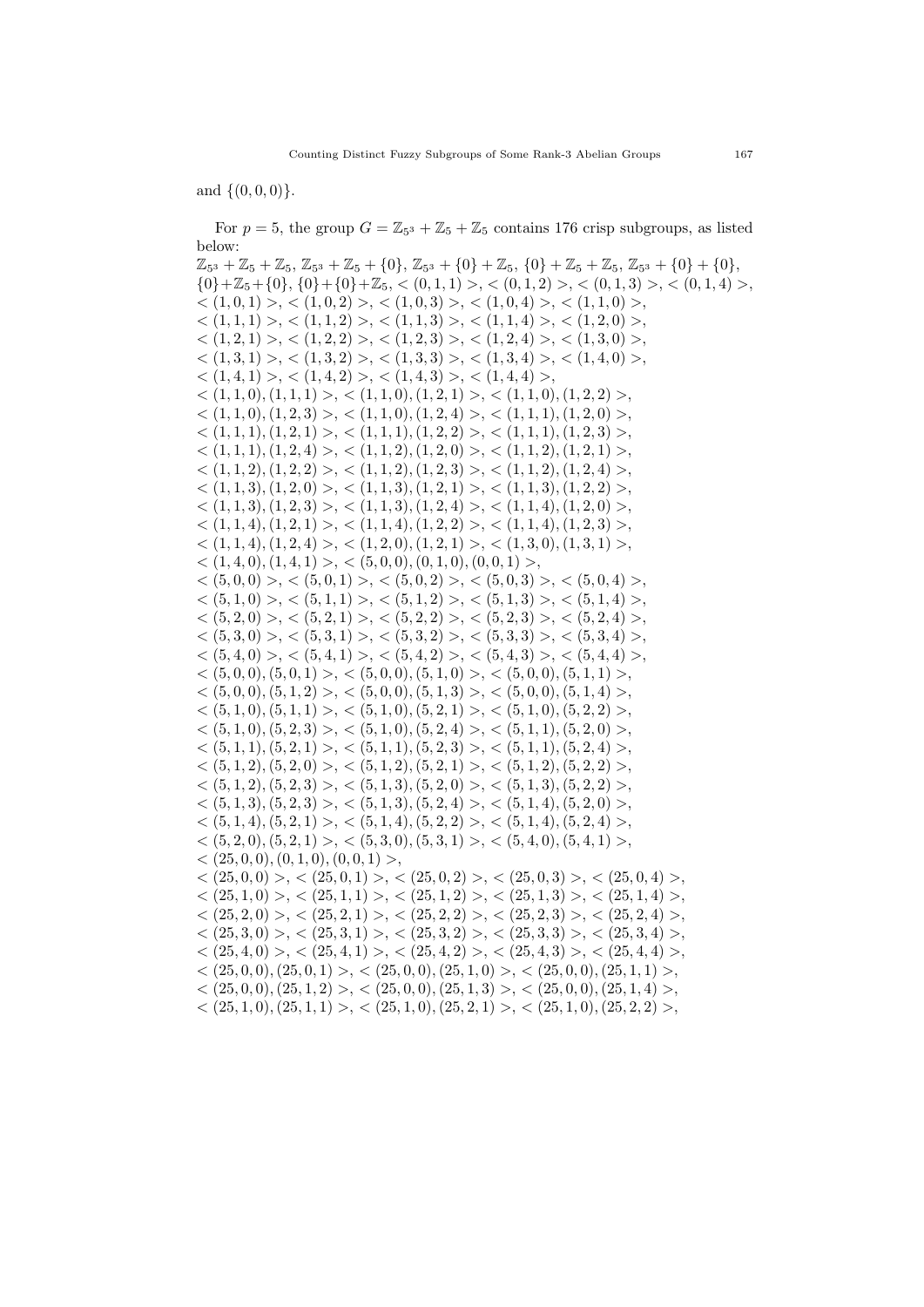$\langle (25, 1, 0), (25, 2, 3) \rangle, \langle (25, 1, 0), (25, 2, 4) \rangle, \langle (25, 1, 1), (25, 2, 0) \rangle,$  $\langle (25,1,1), (25,2,1) \rangle, \langle (25,1,1), (25,2,3) \rangle, \langle (25,1,1), (25,2,4) \rangle,$  $\langle (25, 1, 2), (25, 2, 0) \rangle, \langle (25, 1, 2), (25, 2, 1) \rangle, \langle (25, 1, 2), (25, 2, 2) \rangle,$  $\langle (25, 1, 2), (25, 2, 3) \rangle, \langle (25, 1, 3), (25, 2, 0) \rangle, \langle (25, 1, 3), (25, 2, 2) \rangle,$  $\langle (25, 1, 3), (25, 2, 3) \rangle$ ,  $\langle (25, 1, 3), (25, 2, 4) \rangle$ ,  $\langle (25, 1, 4), (25, 2, 0) \rangle$ .  $\langle (25, 1, 4), (25, 2, 1) \rangle, \langle (25, 1, 4), (25, 2, 2) \rangle, \langle (25, 1, 4), (25, 2, 4) \rangle,$  $\langle (25, 2, 0), (25, 2, 1) \rangle, \langle (25, 3, 0), (25, 3, 1) \rangle, \langle (25, 4, 0), (25, 4, 1) \rangle,$ and  $\{(0, 0, 0)\}.$ 

For  $p = 7$ , the group  $G = \mathbb{Z}_{73} + \mathbb{Z}_7 + \mathbb{Z}_7$  contains 328 crisp subgroups. We do not list these subgroups to avoid bulkiness.

In what follows, we counted the subgroups of the group  $G = \mathbb{Z}_{p^4} + \mathbb{Z}_p + \mathbb{Z}_p$  for primes  $p = 2, 3, 5, 7$ .

For  $p = 2$ , the group  $G = \mathbb{Z}_{2^4} + \mathbb{Z}_2 + \mathbb{Z}_2$  has  $49 = p(2p4 + 4 + 1) + 3 + 4$  subgroups. For  $p = 3$ , the group  $G = \mathbb{Z}_{3^4} + \mathbb{Z}_3 + \mathbb{Z}_3$  has  $94 = p(2p4 + 4 + 1) + 3 + 4$  subgroups. For  $p = 5$ , the group  $G = \mathbb{Z}_{54} + \mathbb{Z}_5 + \mathbb{Z}_5$  has  $232 = p(2p4 + 4 + 1) + 3 + 4$  subgroups. For  $p = 7$ , the group  $G = \mathbb{Z}_{7^4} + \mathbb{Z}_7 + \mathbb{Z}_7$  has  $434 = p(2p4 + 4 + 1) + 3 + 4$  subgroups. The above observations lead us to the following theorem,

**Theorem 3.5.** The number of subgroups of the group  $G = \mathbb{Z}_{p^n} + \mathbb{Z}_p + \mathbb{Z}_p$  for  $n \geq 1$ is  $p(2pn + n + 1) + 3 + n$  for any prime  $p \ge 2$ .

*Proof.* By induction on *n*. For  $n = 1$ , there are  $1 + p + p^2$  maximal subgroups of G since G has rank 3. Since  $n = 1$ , all these subgroups must be isomorphic to  $\mathbb{Z}_p + \mathbb{Z}_p + 0 = \langle (1, 0, 0); (0, 1, 0) \rangle$ . Each of the maximal subgroups has only cyclic nontrivial proper subgroups of order  $p$ . Thus the total number of subgroups of  $G$ is obtained by adding all the subgroups of the orders  $1, p, p^2$  and  $p^3$ , see [18]. The subgroup  $H_1 = \mathbb{Z}_p + \mathbb{Z}_p + 0$  has  $1+p$  proper nontrivial subgroups. Next we consider  $H_2 = \mathbb{Z}_p + 0 + \mathbb{Z}_p$ . The subgroup  $\mathbb{Z}_p + 0 + 0$  of  $H_2$  has been counted in  $H_1$ . So  $H_2$ has p proper nontrivial subgroups not counted earlier. In  $H_3 = 0 + \mathbb{Z}_p + \mathbb{Z}_p$ , the subgroups  $0+\mathbb{Z}_p+0$  and  $0+0+\mathbb{Z}_p$  have already been counted in  $H_1$  and  $H_2$ . Thus  $H_3$  has  $p-1$  proper nontrivial subgroups not counted above, viz.  $\langle 0, r, 1 \rangle >$ ,  $r = 1, 2, \cdots, p - 1.$ 

Next consider  $H_4 = \langle (1, 0, 0), (0, 1, 1) \rangle$ . The maximal subgroups  $\langle (1, 0, 0) \rangle$  and  $<$  (0, 1, 1) > have already been counted in  $H_1$  and  $H_3$ . So the only new subgroups are  $\langle (1,1,1) \rangle$ ;  $\langle (1,2,2) \rangle$ ;  $\langle (1,3,3) \rangle$ , ...,  $\langle (1,p-1,p-1) \rangle$ , a total of  $p-1$ . Thus  $H_4$  has  $p-1$  proper nontrivial subgroups not counted earlier.

In any of the remaining maximal subgroups of  $G$ , the only new subgroups (not counted above) will be of the form  $\langle (1, r, s) \rangle$  for  $r, s = 1, 2, \dots, p-1$  with  $r \neq s$ . Thus the number of such subgroups is the permutation of  $p-1$  distinct symbols taken 2 at a time, i.e.  $\frac{(p-1)!}{(p-3)!} = (p-1)(p-2)$ .

Thus adding all the subgroups, 1 of order 1; 1 of order  $p^3$ ;  $1+p+p^2$  of order  $p^2$  and  $1+p+p+2(p-1)+(p-1)(p-2)$  of order p, we have  $2+1+p+p^2+1+p+p+2(p-1)$  $1)+(p-1)(p-2)=(3+4p+p^2)+p^2-2p+1=2p^2+2p+4=p(2p.1+1+1)+1+3$ is the total number of subgroups of G. Hence the theorem is true for  $n = 1$ .

Now we assume that the theorem is true for all  $1 \leq k < n$ . So the group  $\mathbb{Z}_{p^k} + \mathbb{Z}_p + \mathbb{Z}_p$ has  $p(2pk + k + 1) + 3 + k$  subgroups. The group  $G = \mathbb{Z}_{p^{k+1}} + \mathbb{Z}_p + \mathbb{Z}_p$  has  $1 + p + p^2$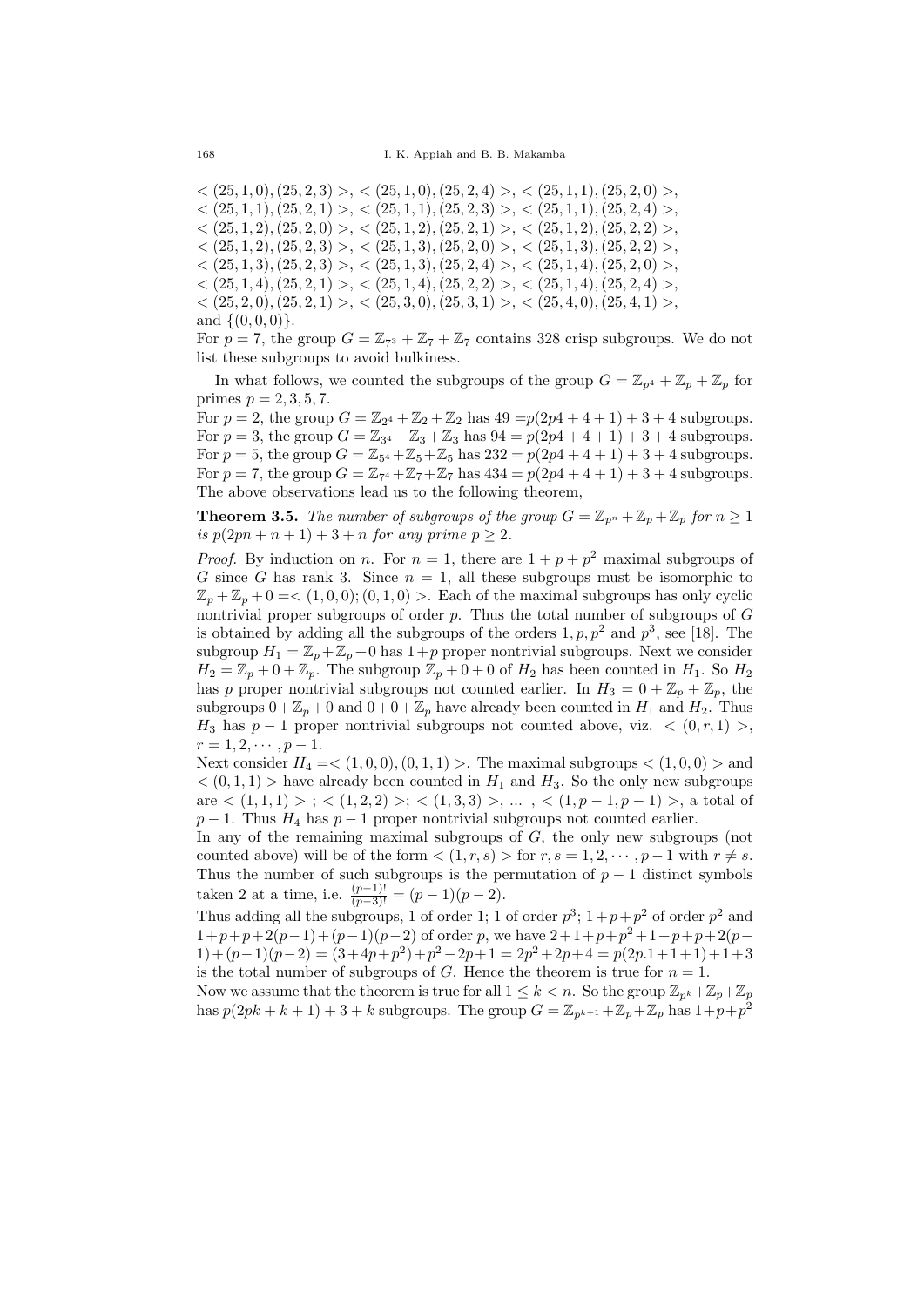maximal subgroups, and one of them  $\mathbb{Z}_{p^k} + \mathbb{Z}_p + \mathbb{Z}_p$  has  $p(2pk + k + 1) + 3 + k$ subgroups.

Subgroups of order  $p^{k+2}$  other than  $\mathbb{Z}_{p^k} + \mathbb{Z}_p + \mathbb{Z}_p$  are all isomorphic. One of them is  $H_1 = \mathbb{Z}_{p^{k+1}} + \mathbb{Z}_p + 0$  which has  $1 + p$  maximal subgroups. These subgroups are  $\langle (1,0,0) \rangle$ ;  $\langle (0,1,0) \rangle$ ;  $\langle (1,1,0) \rangle$ ;  $\langle (1,2,0) \rangle$ ; ...;  $\langle (1,p-1,0) \rangle$ . One, viz  $\lt (0, 1, 0)$ , has already been counted in  $\mathbb{Z}_p + \mathbb{Z}_p + \mathbb{Z}_p$ . Thus  $H_1$  gives p maximal subgroups not counted before.

Now consider  $H_2 = \mathbb{Z}_{p^{k+1}} + 0 + \mathbb{Z}_p$ . One subgroup viz  $\lt (0,0,1)$  >, has already been counted in  $\mathbb{Z}_p + \mathbb{Z}_p + \mathbb{Z}_p$ . Thus, as above,  $H_2$  yields p maximal subgroups not counted before.

The rest of the maximal subgroups not counted above are  $\langle (1, r, s) \rangle$ ,  $r, s =$  $1, 2, \dots, p-1$ . So the number of such subgroups is  $(p-1)^2$  as in the case  $n = 1$  above. Summing the numbers of all the subgroups with the zero subgroup already counted in  $\mathbb{Z}_{p^k} + \mathbb{Z}_p + \mathbb{Z}_p$ , we have  $2p + (p-1)^2 + (1+p+p^2-1) + [p(2pk+k+1)+3+k]+1 =$  $2p+p^2-2p+1+1+p+p^2-1+2P^2k+pk+p+3+k = p[2p(k+1)+(k+1)+1] + (k+1)+3$ distinct subgroups. Thus the theorem is true for  $n = k + 1$ .

# 4. Maximal Chains of  $G = \mathbb{Z}_{p^n} + \mathbb{Z}_p + \mathbb{Z}_p$

Here we construct and count the maximal chains of subgroups of the group  $G = \mathbb{Z}_{p^n} + \mathbb{Z}_p + \mathbb{Z}_p$  using the information of the previous sections. We start with specific cases.

Let us construct the maximal chains for the group  $G = \mathbb{Z}_p + \mathbb{Z}_p + \mathbb{Z}_p$  for  $p = 2, 3, 5, 7$ in that order.

For  $p = 2$ , the group  $\mathbb{Z}_2 + \mathbb{Z}_2 + \mathbb{Z}_2$  has the following 21 maximal chains:  $\mathbb{Z}_2 + \mathbb{Z}_2 + \mathbb{Z}_2 \supset \mathbb{Z}_2 + \mathbb{Z}_2 + \{0\} \supset \mathbb{Z}_2 + \{0\} + \{0\} \supset \{(0,0,0)\}$  $\mathbb{Z}_2 + \mathbb{Z}_2 + \mathbb{Z}_2 \supseteq \mathbb{Z}_2 + \mathbb{Z}_2 + \{0\} \supseteq \leq (1, 1, 0) > \supseteq \{(0, 0, 0)\}$  $\mathbb{Z}_2 + \mathbb{Z}_2 + \mathbb{Z}_2 \supseteq \mathbb{Z}_2 + \mathbb{Z}_2 + \{0\} \supseteq \{0\} + \mathbb{Z}_2 + \{0\} \supseteq \{(0,0,0)\}$  $\mathbb{Z}_2 + \mathbb{Z}_2 + \mathbb{Z}_2 \supseteq \mathbb{Z}_2 + \{0\} + \mathbb{Z}_2 \supseteq \mathbb{Z}_2 + \{0\} + \{0\} \supseteq \{(0,0,0)\}$  $\mathbb{Z}_2 + \mathbb{Z}_2 + \mathbb{Z}_2 \supseteq \mathbb{Z}_2 + \{0\} + \mathbb{Z}_2 \supseteq \leq (1, 0, 1) > \supseteq \{(0, 0, 0)\}$  $\mathbb{Z}_2 + \mathbb{Z}_2 + \mathbb{Z}_2 \supseteq \mathbb{Z}_2 + \{0\} + \mathbb{Z}_2 \supseteq \{0\} + \{0\} + \mathbb{Z}_2 \supseteq \{(0,0,0)\}$  $\mathbb{Z}_2 + \mathbb{Z}_2 + \mathbb{Z}_2 \supseteq \{0\} + \mathbb{Z}_2 + \mathbb{Z}_2 \supseteq \{ (0, 1, 1) > \supseteq \{ (0, 0, 0) \}$  $\mathbb{Z}_2 + \mathbb{Z}_2 + \mathbb{Z}_2 \supseteq \{0\} + \mathbb{Z}_2 + \mathbb{Z}_2 \supseteq \{0\} + \mathbb{Z}_2 + \{0\} \supseteq \{(0,0,0)\}$  $\mathbb{Z}_2 + \mathbb{Z}_2 + \mathbb{Z}_2 \supseteq \{0\} + \mathbb{Z}_2 + \mathbb{Z}_2 \supseteq \{0\} + \{0\} + \mathbb{Z}_2 \supseteq \{(0,0,0)\}$ 

 $\mathbb{Z}_2 + \mathbb{Z}_2 + \mathbb{Z}_2 \supseteq \leq (1, 1, 0), (1, 0, 1) > \supseteq \leq (1, 1, 0) > \supseteq \{(0, 0, 0)\}$  $\mathbb{Z}_2 + \mathbb{Z}_2 + \mathbb{Z}_2 \supseteq \leq (1, 1, 0), (1, 0, 1) > \supseteq \leq (1, 0, 1) > \supseteq \{(0, 0, 0)\}$  $\mathbb{Z}_2 + \mathbb{Z}_2 + \mathbb{Z}_2 \supseteq \leq (1, 1, 0), (1, 0, 1) > \supseteq \leq (0, 1, 1) > \supseteq \{(0, 0, 0)\}$  $\mathbb{Z}_2 + \mathbb{Z}_2 + \mathbb{Z}_2 \supseteq \leq (1, 1, 0), (1, 1, 1) > \supseteq \leq (1, 1, 0) > \supseteq \{(0, 0, 0)\}$  $\mathbb{Z}_2 + \mathbb{Z}_2 + \mathbb{Z}_2 \supseteq \leq (1,1,0), (1,1,1) > \supseteq \leq (1,1,1) > \supseteq \{(0,0,0)\}$  $\mathbb{Z}_2 + \mathbb{Z}_2 + \mathbb{Z}_2 \supseteq \leq (1, 1, 0), (1, 1, 1) > \supseteq \{0\} + \{0\} + \mathbb{Z}_2 \supseteq \{(0, 0, 0)\}$  $\mathbb{Z}_2 + \mathbb{Z}_2 + \mathbb{Z}_2 \supseteq \leq (1,1,1), (0,1,1) > \supseteq \leq (1,1,1) > \supseteq \{(0,0,0)\}$  $\mathbb{Z}_{2} + \mathbb{Z}_{2} + \mathbb{Z}_{2} \supseteq <(1,1,1),(0,1,1)> \supseteq <(0,1,1)>\supseteq \{(0,0,0)\}$  $\mathbb{Z}_2 + \mathbb{Z}_2 + \mathbb{Z}_2 \supseteq \leq (1, 1, 1), (0, 1, 1) > \supseteq \mathbb{Z}_2 + \{0\} + \{0\} \supseteq \{(0, 0, 0)\}$  $\mathbb{Z}_2 + \mathbb{Z}_2 + \mathbb{Z}_2 \supset\subset (1, 1, 1), (1, 0, 1) \supseteq\subset\subset(1, 1, 1) \supseteq\subset\{0, 0, 0\}$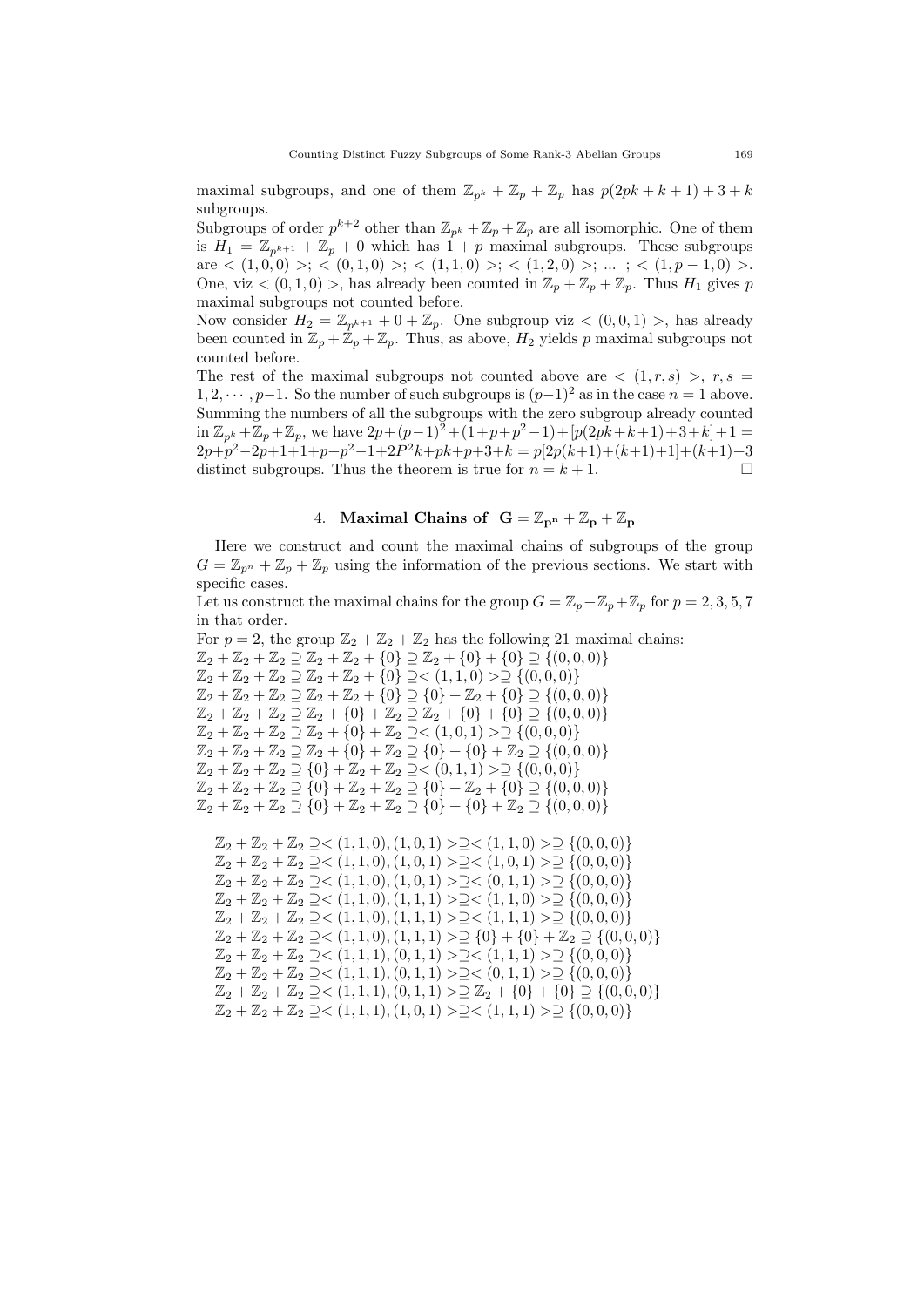$\mathbb{Z}_2 + \mathbb{Z}_2 + \mathbb{Z}_2 \supseteq \leq (1, 1, 1), (1, 0, 1) > \supseteq \leq (1, 0, 1) > \supseteq \{(0, 0, 0)\}$  $\mathbb{Z}_2 + \mathbb{Z}_2 + \mathbb{Z}_2 \supseteq \leq (1, 1, 1), (1, 0, 1) > \supseteq \{0\} + \mathbb{Z}_2 + \{0\} \supseteq \{(0, 0, 0)\}$ 

For  $p = 3$ , the group  $G = \mathbb{Z}_3 + \mathbb{Z}_3 + \mathbb{Z}_3$  has the following 52 maximal chains:  $\mathbb{Z}_3 + \mathbb{Z}_3 + \mathbb{Z}_3 \supseteq \mathbb{Z}_3 + \mathbb{Z}_3 + \{0\} \supseteq \mathbb{Z}_3 + \{0\} + \{0\} \supseteq \{(0,0,0)\}\$  $\mathbb{Z}_3 + \mathbb{Z}_3 + \mathbb{Z}_3 \supset \mathbb{Z}_3 + \mathbb{Z}_3 + \{0\} \supset \langle (1,1,0) \rangle \supset \{ (0,0,0) \}$  $\mathbb{Z}_3 + \mathbb{Z}_3 + \mathbb{Z}_3 \supseteq \mathbb{Z}_3 + \mathbb{Z}_3 + \{0\} \supseteq \{ (1, 2, 0) > \supseteq \{ (0, 0, 0) \}$  $\mathbb{Z}_3 + \mathbb{Z}_3 + \mathbb{Z}_3 \supseteq \mathbb{Z}_3 + \mathbb{Z}_3 + \{0\} \supseteq \{0\} + \mathbb{Z}_3 + \{0\} \supseteq \{(0,0,0)\}$  $\mathbb{Z}_3 + \mathbb{Z}_3 + \mathbb{Z}_3 \supseteq \mathbb{Z}_3 + \{0\} + \mathbb{Z}_3 \supseteq \mathbb{Z}_3 + \{0\} + \{0\} \supseteq \{(0,0,0)\}$  $\mathbb{Z}_3 + \mathbb{Z}_3 + \mathbb{Z}_3 \supseteq \mathbb{Z}_3 + \{0\} + \mathbb{Z}_3 \supseteq \leq (1, 0, 1) > \supseteq \{ (0, 0, 0) \}$  $\mathbb{Z}_3 + \mathbb{Z}_3 + \mathbb{Z}_3 \supseteq \mathbb{Z}_3 + \{0\} + \mathbb{Z}_3 \supseteq \langle (1,0,2) \rangle \supseteq \{ (0,0,0) \}$  $\mathbb{Z}_3 + \mathbb{Z}_3 + \mathbb{Z}_3 \supseteq \mathbb{Z}_3 + \{0\} + \mathbb{Z}_3 \supseteq \{0\} + \{0\} + \mathbb{Z}_3 \supseteq \{(0,0,0)\}$  $\mathbb{Z}_3 + \mathbb{Z}_3 + \mathbb{Z}_3 \supseteq \{0\} + \mathbb{Z}_3 + \mathbb{Z}_3 \supseteq \{0\} + \{0\} + \mathbb{Z}_3 \supseteq \{(0,0,0)\}$  $\mathbb{Z}_3 + \mathbb{Z}_3 + \mathbb{Z}_3 \supseteq \{0\} + \mathbb{Z}_3 + \mathbb{Z}_3 \supseteq \{0\} + \mathbb{Z}_3 + \{0\} \supseteq \{(0,0,0)\}$  $\mathbb{Z}_3 + \mathbb{Z}_3 + \mathbb{Z}_3 \supseteq \{0\} + \mathbb{Z}_3 + \mathbb{Z}_3 \supseteq \{0, 1, 1\} > \supseteq \{(0, 0, 0)\}$  $\mathbb{Z}_3 + \mathbb{Z}_3 + \mathbb{Z}_3 \supseteq \{0\} + \mathbb{Z}_3 + \mathbb{Z}_3 \supseteq \{0, 1, 2\} > \supseteq \{(0, 0, 0)\}$  $\mathbb{Z}_3 + \mathbb{Z}_3 + \mathbb{Z}_3 \supseteq <(1,1,0)$ ,  $(1,1,1)$  >  $\supseteq<(1,1,0)$  >  $\supseteq$  { $(0,0,0)$ }  $\mathbb{Z}_{3}+\mathbb{Z}_{3}+\mathbb{Z}_{3} \supseteq <\left(1,1,0\right), \left(1,1,1\right) > \supseteq <\left(1,1,1\right) > \supseteq \left\{\left(0,0,0\right)\right\}$  $\mathbb{Z}_3 + \mathbb{Z}_3 + \mathbb{Z}_3 \supseteq \lt(1,1,0), (1,1,1) \supseteq \lt(1,1,2) \supseteq \{(0,0,0)\}$  $\mathbb{Z}_3 + \mathbb{Z}_3 + \mathbb{Z}_3 \supseteq \leq (1,1,0), (1,1,1) \supseteqeq \{0\} + \{0\} + \mathbb{Z}_3 \supseteq \{(0,0,0)\}$  $\mathbb{Z}_3 + \mathbb{Z}_3 + \mathbb{Z}_3 \supseteq \leq (1,1,0), (1,2,1) \supseteq \supseteq \{ (1,1,0) \supseteq \supseteq \{ (0,0,0) \}$  $\mathbb{Z}_3 + \mathbb{Z}_3 + \mathbb{Z}_3 \supseteq \leq (1, 1, 0), (1, 2, 1) > \supseteq \leq (1, 2, 1) > \supseteq \{(0, 0, 0)\}$  $\mathbb{Z}_3 + \mathbb{Z}_3 + \mathbb{Z}_3 \supseteq \leq (1,1,0), (1,2,1) \supseteq \supseteq \leq (1,0,2) \supseteq \{ (0,0,0) \}$  $\mathbb{Z}_3 + \mathbb{Z}_3 + \mathbb{Z}_3 \supseteq \leq (1, 1, 0), (1, 2, 1) > \supseteq \{ (0, 1, 1) > \supseteq \{ (0, 0, 0) \}$  $\mathbb{Z}_3 + \mathbb{Z}_3 + \mathbb{Z}_3 \supseteq \leq (1, 1, 0), (1, 2, 2) > \supseteq \leq (1, 1, 0) > \supseteq \{(0, 0, 0)\}$  $\mathbb{Z}_3 + \mathbb{Z}_3 + \mathbb{Z}_3 \supseteq \lt(1,1,0), (1,2,2) \supseteq \lt(1,2,2) \supseteq \{(0,0,0)\}$  $\mathbb{Z}_3 + \mathbb{Z}_3 + \mathbb{Z}_3 \supseteq \leq (1,1,0), (1,2,2) \supseteqeq \leq (1,0,1) \supseteq \{ (0,0,0) \}$  $\mathbb{Z}_3 + \mathbb{Z}_3 + \mathbb{Z}_3 \supseteq \leq (1,1,0), (1,2,2) \supseteqeq \leq (0,1,2) \supseteqeq \{(0,0,0)\}$  $\mathbb{Z}_3 + \mathbb{Z}_3 + \mathbb{Z}_3 \supseteq \lt(1,1,1), (1,2,0) \supseteq \lt(1,1,1) \supseteq \supseteq \{(0,0,0)\}$  $\mathbb{Z}_3 + \mathbb{Z}_3 + \mathbb{Z}_3 \supseteq \leq (1,1,1), (1,2,0) > \supseteq \leq (1,2,0) > \supseteq \{(0,0,0)\}$  $\mathbb{Z}_3 + \mathbb{Z}_3 + \mathbb{Z}_3 \supseteq \lt(1,1,1), (1,2,0) \supseteq \lt(1,0,2) \supseteq \{(0,0,0)\}\$  $\mathbb{Z}_3 + \mathbb{Z}_3 + \mathbb{Z}_3 \supseteq \leq (1,1,1), (1,2,0) \supseteq \supseteq \{ (0,1,2) \supseteq \supseteq \{ (0,0,0) \}$  $\mathbb{Z}_3 + \mathbb{Z}_3 + \mathbb{Z}_3 \supseteq \lt(1,1,1), (1,2,1) > \supseteq \lt(1,1,1) > \supseteq \{(0,0,0)\}$  $\mathbb{Z}_3 + \mathbb{Z}_3 + \mathbb{Z}_3 \supseteq \leq (1,1,1), (1,2,1) > \supseteq \leq (1,2,1) > \supseteq \{(0,0,0)\}$  $\mathbb{Z}_3 + \mathbb{Z}_3 + \mathbb{Z}_3 \supseteq \leq (1,1,1), (1,2,1) > \supseteq \leq (1,0,1) > \supseteq \{(0,0,0)\}$  $\mathbb{Z}_3 + \mathbb{Z}_3 + \mathbb{Z}_3 \supseteq \leq (1,1,1), (1,2,1) > \supseteq \{0\} + \mathbb{Z}_3 + \{0\} \supseteq \{(0,0,0)\}$  $\mathbb{Z}_3 + \mathbb{Z}_3 + \mathbb{Z}_3 \supseteq \lt(1,1,1), (1,2,2) \supseteqlt(1,1,1) \supseteq \supseteq \{(0,0,0)\}$  $\mathbb{Z}_3 + \mathbb{Z}_3 + \mathbb{Z}_3 \supseteq \lt(1,1,1), (1,2,2) \supseteq \lt(1,2,2) \supseteq \{(0,0,0)\}$  $\mathbb{Z}_3 + \mathbb{Z}_3 + \mathbb{Z}_3 \supseteq \lt(1,1,1), (1,2,2) \supseteq \mathbb{Z}_3 + \{0\} + \{0\} \supseteq \{(0,0,0)\}$  $\mathbb{Z}_3 + \mathbb{Z}_3 + \mathbb{Z}_3 \supseteq \lt(1,1,1), (1,2,2) \supseteq \lt(0,1,1) \supseteq \supseteq \{(0,0,0)\}$  $\mathbb{Z}_3 + \mathbb{Z}_3 + \mathbb{Z}_3 \supseteq \lt(1,1,2), (1,2,0) > \supseteq \lt(1,1,2) > \supseteq \{(0,0,0)\}$  $\mathbb{Z}_3 + \mathbb{Z}_3 + \mathbb{Z}_3 \supseteq \leq (1, 1, 2), (1, 2, 0) > \supseteq \leq (1, 2, 0) > \supseteq \{(0, 0, 0)\}$  $\mathbb{Z}_3 + \mathbb{Z}_3 + \mathbb{Z}_3 \supseteq \leq (1, 1, 2), (1, 2, 0) > \supseteq \leq (1, 0, 1) > \supseteq \{(0, 0, 0)\}$  $\mathbb{Z}_3 + \mathbb{Z}_3 + \mathbb{Z}_3 \supseteq \leq (1, 1, 2), (1, 2, 0) \supseteqeq \leq (0, 1, 1) \supseteqeq \{ (0, 0, 0) \}$  $\mathbb{Z}_3 + \mathbb{Z}_3 + \mathbb{Z}_3 \supset < (1, 1, 2), (1, 2, 1) \supset \supset < (1, 1, 2) \supset \supset \{(0, 0, 0)\}\$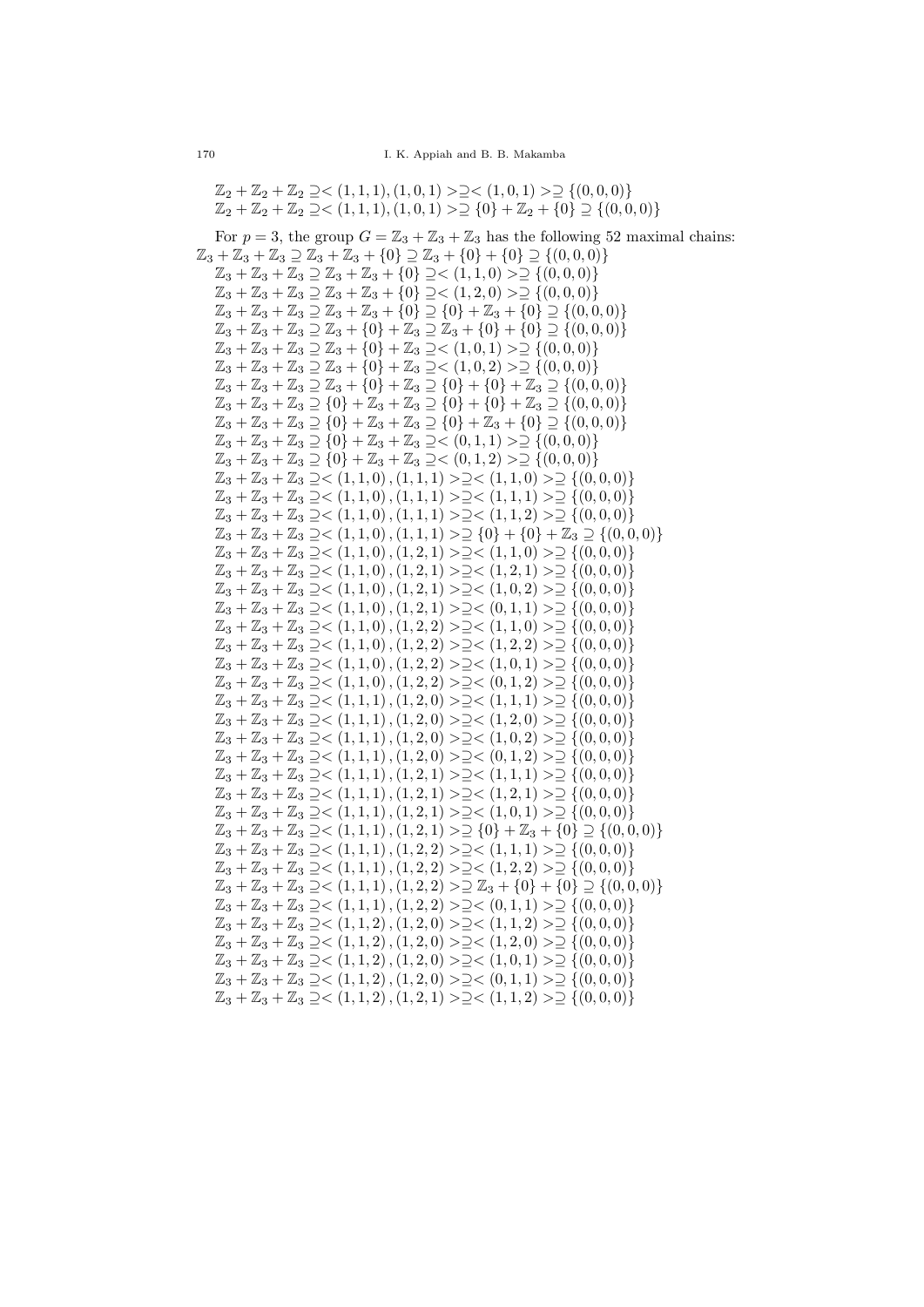$\mathbb{Z}_3 + \mathbb{Z}_3 + \mathbb{Z}_3 \supseteq \leq (1,1,2), (1,2,1) > \supseteq \leq (1,2,1) > \supseteq \{(0,0,0)\}$  $\mathbb{Z}_3 + \mathbb{Z}_3 + \mathbb{Z}_3 \supseteq \leq (1, 1, 2), (1, 2, 1) > \supseteq \mathbb{Z}_3 + \{0\} + \{0\} \supseteq \{(0, 0, 0)\}$  $\mathbb{Z}_3 + \mathbb{Z}_3 + \mathbb{Z}_3 \supseteq \leq (1,1,2), (1,2,1) > \supseteq \leq (0,1,2) > \supseteq \{(0,0,0)\}$  $\mathbb{Z}_3 + \mathbb{Z}_3 + \mathbb{Z}_3 \supseteq \lt(1,1,2), (1,2,2) \supseteqlt(1,1,2) \supseteq \{(0,0,0)\}\$  $\mathbb{Z}_3 + \mathbb{Z}_3 + \mathbb{Z}_3 \supseteq \lt(1,1,2), (1,2,2) \supseteqlt(1,2,2) \supseteq \{(0,0,0)\}\$  $\mathbb{Z}_3 + \mathbb{Z}_3 + \mathbb{Z}_3 \supseteq \leq (1, 1, 2), (1, 2, 2) > \supseteq \leq (1, 0, 2) > \supseteq \{(0, 0, 0)\}$  $\mathbb{Z}_3 + \mathbb{Z}_3 + \mathbb{Z}_3 \supseteq \lt(1,1,2), (1,2,2) \supseteq \{0\} + \mathbb{Z}_3 + \{0\} \supseteq \{(0,0,0)\}$  $\mathbb{Z}_3 + \mathbb{Z}_3 + \mathbb{Z}_3 \supseteq \leq (1, 2, 0), (1, 2, 1) > \supseteq \leq (1, 2, 0) > \supseteq \{(0, 0, 0)\}$  $\mathbb{Z}_3 + \mathbb{Z}_3 + \mathbb{Z}_3 \supseteq \leq (1, 2, 0), (1, 2, 1) > \supseteq \leq (1, 2, 1) > \supseteq \{(0, 0, 0)\}$  $\mathbb{Z}_3 + \mathbb{Z}_3 + \mathbb{Z}_3 \supseteq \lt(1, 2, 0), (1, 2, 1) \supseteq \lt(1, 2, 2) \supseteq \{(0, 0, 0)\}$  $\mathbb{Z}_3 + \mathbb{Z}_3 + \mathbb{Z}_3 \supseteq \leq (1, 2, 0), (1, 2, 1) > \supseteq \{0\} + \{0\} + \mathbb{Z}_3 \supseteq \{(0, 0, 0)\}$ 

Next we consider the maximal chains of subgroups of  $\mathbb{Z}_{p^2} + \mathbb{Z}_p + \mathbb{Z}_p$ . For  $p = 3$ , the group  $\mathbb{Z}_{3^2} + \mathbb{Z}_3 + \mathbb{Z}_3$  has 136 maximal chains. We do not list the chains here.

For  $p = 5$ , the group  $\mathbb{Z}_{5^2} + \mathbb{Z}_5 + \mathbb{Z}_5$  has 516 maximal chains. For  $p = 7$  and  $n = 2$  the group  $G = \mathbb{Z}_{72} + \mathbb{Z}_7 + \mathbb{Z}_7$  has 1296 maximal chains. The above observations lead to

**Proposition 4.1.** The group  $\mathbb{Z}_{p^2} + \mathbb{Z}_p + \mathbb{Z}_p$  has  $(p+1) + (3p+2)(p^2+p)$  maximal chains for any given prime number p.

*Proof.* The group  $G = \mathbb{Z}_{p^2} + \mathbb{Z}_p + \mathbb{Z}_p$  has  $1 + p + p^2$  maximal subgroups. One of them is  $\mathbb{Z}_p + \mathbb{Z}_p + \mathbb{Z}_p$  which has  $1+p+p^2$  maximal subgroups. By [12],  $\mathbb{Z}_{p^n} + \mathbb{Z}_p$  has  $np+1$  maximal chains, implying  $\mathbb{Z}_p+\mathbb{Z}_p$  has  $p+1$  maximal chains. Each maximal subgroup of  $\mathbb{Z}_p + \mathbb{Z}_p + \mathbb{Z}_p$  is isomorphic to  $\mathbb{Z}_p + \mathbb{Z}_p$  which has  $p+1$  maximal chains. Thus there are  $(1+p)(1+p+p^2)$  maximal chains corresponding to  $\mathbb{Z}_p + \mathbb{Z}_p + \mathbb{Z}_p$ . The remaining  $p + p^2$  maximal subgroups of G are all isomorphic to the group  $\mathbb{Z}_{p^2} + \mathbb{Z}_p$  which has  $2p + 1$  maximal chains. This yields a further  $(2p + 1)(p^2 + p)$ maximal chains of subgroups of G. Thus the total number of maximal chains is equal to  $(1+p)(1+p+p^2) + (p+p^2)(2p+1) = (p+1) + (3p+2)(p^2+p)$ .  $\Box$ 

We also considered maximal chains of the group  $G = \mathbb{Z}_{p^k} + \mathbb{Z}_p + \mathbb{Z}_p$  for  $k = 3, 5$ and 7. The observed patterns suggest

**Theorem 4.2.** For any positive integer n and any prime p, the number of maximal chains of  $G = \mathbb{Z}_{p^n} + \mathbb{Z}_p + \mathbb{Z}_p$  is  $(p+1) + (p^2 + p)[\frac{n(n+1)}{2}p + n].$ 

*Proof.* We use induction on n. For  $n = 1$ ,  $G = \mathbb{Z}_p + \mathbb{Z}_p + \mathbb{Z}_p$ . One maximal chain of G is  $G \supseteq \mathbb{Z}_p + \mathbb{Z}_p + \{0\} \supseteq \mathbb{Z}_p + \{0\} + \{0\} \supseteq \{(0,0,0)\}.$ 

 $\mathbb{Z}_p + \mathbb{Z}_p + \{0\}$  is a maximal subgroup of G of order  $p^2$  and rank 2. All maximal subgroups of G must be of order  $p^2$  and rank 2. There are  $1 + p + \cdots + p^{rank(G)-1}$  such subgroups, see [18]. Thus there are  $1 + p + p^2$  maximal subgroups, since rank(G)  $=$  3. Each maximal subgroup has maximal subgroups of order p and rank 1, so there are only  $1 + p$  such subgroups for each maximal subgroup. Thus there are  $(1+p+p^2)(1+p)$  maximal chains of G.

 $(1+p+p^2)(1+p) = 1+p+p^2+p+p^2+p^3 = 1+2p+2p^2+p^3$ . In the formula, if  $n=1$ ,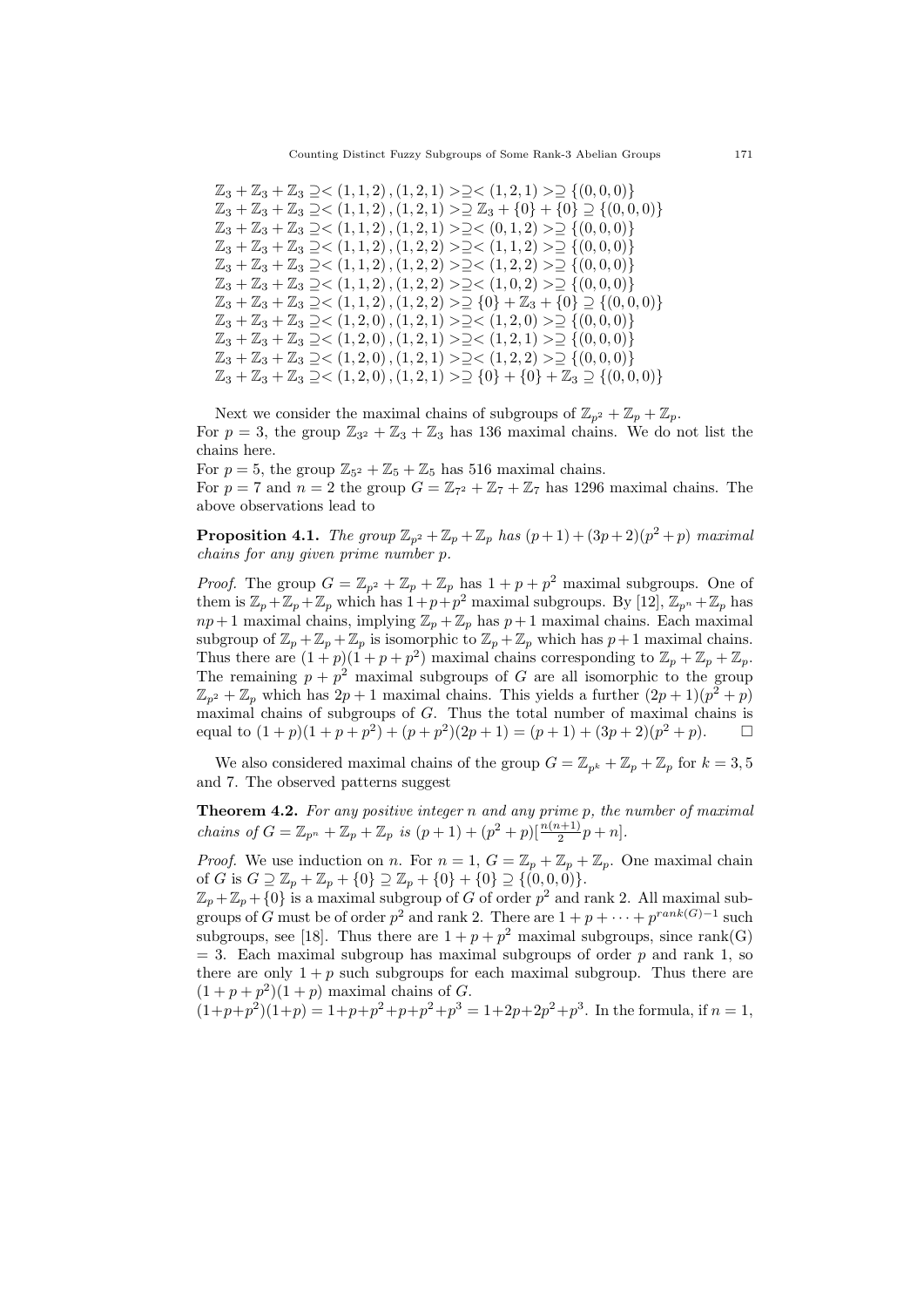then we have  $p + 1 + (p^2 + p)(p + 1) = p + 1 + p^3 + p^2 + p^2 + p = 1 + 2p + 2p^2 + p^3$ . Therefore the formula is true for  $n = 1$ .

Suppose now that the formula is true for  $n = k$  for  $1 \leq k < n$ , i.e.  $\mathbb{Z}_{p^k} + \mathbb{Z}_p + \mathbb{Z}_p$  has  $(p+1+(p^2+p)[\frac{k(k+1)}{2}p+k]$  maximal chains. We show that if  $G=\mathbb{Z}_{p^{k+1}}+\mathbb{Z}_p+\mathbb{Z}_p$ , then G has  $p+1+(p^2+p)\left[\frac{(k+1)(k+2)}{2}p+k+1\right]$  maximal chains. Now maximal subgroups of G are isomorphic to  $\mathbb{Z}_{p^k}+\mathbb{Z}_p+\mathbb{Z}_p$  or  $\mathbb{Z}_{p^k+1}+\mathbb{Z}_p+\{0\}$ . Thus they are of rank 3 or rank 2. The total number of maximal subgroups is  $1 + p + p^2 + \cdots + p^{rank(G)-1} =$  $1+p+p^2$ . Therefore there are  $p+p^2$  of rank 2 and 1 of rank 3 maximal subgroups. By induction, the subgroup  $\mathbb{Z}_{p^k} + \mathbb{Z}_p + \mathbb{Z}_p$  of rank 3 yields  $p+1+(p^2+p)[\frac{k(k+1)}{2}p+k]$ maximal chains. The  $p + p^2$  maximal subgroups of rank 2 of  $G = \mathbb{Z}_{p^k+1} + \mathbb{Z}_p + \mathbb{Z}_p$ yield  $(p+p^2)[(k+1)p+1]$  maximal chains, since a group  $\mathbb{Z}_{p^n}+\mathbb{Z}_p$  has  $np+1$ maximal chains by [13] and [12]. Therefore the total number of maximal chains of  $\mathbb{Z}_{p^k+1} + \mathbb{Z}_p + \mathbb{Z}_p$  is equal to  $p+1+(p^2+p)[\frac{k(k+1)}{2}p+k]+(p^2+p)[(k+1)p+1]=$  $(p+1) + (p^2+p)[\frac{(k+1)(k+2)}{2}p+k+1]$ . Thus the result is true for  $n = k+1$  and this completes the proof.

#### 5. Distinct Fuzzy Subgroups

**Proposition 5.1.** The number of distinct fuzzy subgroups of  $G = \mathbb{Z}_p + \mathbb{Z}_p + \mathbb{Z}_p$  is equal to  $2^4 - 1 + 2^3(2p^2 + 2p) + 2^2p^3$ 

*Proof.* First we consider maximal subgroups of G. One of them is  $H_1 = \mathbb{Z}_p + \mathbb{Z}_n + 0$ . From the proof of the formula for the number of subgroups of  $G$  in Section 3, we know that  $H_1$  has  $1 + p$  maximal subgroups and the length of each maximal chain is 4. Thus all the maximal chains that contain  $H_1$  yield  $2^4 - 1 + 2^3p$  distinct fuzzy subgroups. The maximal subgroup  $H_2 = \mathbb{Z}_p + 0 + \mathbb{Z}_p$  has a maximal subgroup  $\mathbb{Z}_p + 0 + 0$  already appearing in  $H_1$ . However, each maximal chain involving  $H_2$  has a distinguishing factor (new subgroup) not appearing in other maximal chains since  $H_2$  itself does not appear in the maximal chains of  $H_1$ . Thus  $H_2$  yields  $2^3(1+p)$ distinct fuzzy subgroups.

The maximal subgroup  $H_3 = 0 + \mathbb{Z}_p + \mathbb{Z}_p$  has maximal subgroups  $0 + \mathbb{Z}_p + 0$  and  $0 + 0 + \mathbb{Z}_p$  already appearing in  $H_1$  and  $H_2$  respectively. Thus there is a maximal chain containing  $H_3$  with no distinguishing factor, but only a pair of distinguishing factors. Therefore  $H_3$  yields  $2^3p + 2^2$  distinct fuzzy subgroups.

The rest of the maximal subgroups contribute only the  $(p-1)^2$  subgroups <  $(1, r, s) > r, s \neq 0$ , not appearing earlier, as in the proof of the theorem on the number of subgroups of  $G = \mathbb{Z}_{p^n} + \mathbb{Z}_p + \mathbb{Z}_p$ , and this yields  $2^3(p-1)^2$  distinct fuzzy subgroups. The number of the remaining distinguishing factors not yet used is now  $(1+p+p^2-3)$ , yielding a further  $2^3(1+p+p^2-3)$  distinct fuzzy subgroups. We have now exhausted all the distinguishing factors. So the rest of the maximal chains can only have pairs of distinguishing factors. The number of the remaining

maximal chains is  $[p+1+(p^2+p)(\frac{(1+1)}{2}p+1)-3(p+1)-(p-1)^2-(1+p+p^2-3)],$ where  $p+1+(p^2+p)(\frac{(1+1)}{2}p+1)$  is the number of all the maximal chains as given in Section 4. This yields  $2^2[p+1+(p^2+p)(\frac{(1+1)}{2}p+1)-3(p+1)-(p-1)^2-(1+p+p^2-3)]$ distinct fuzzy subgroups.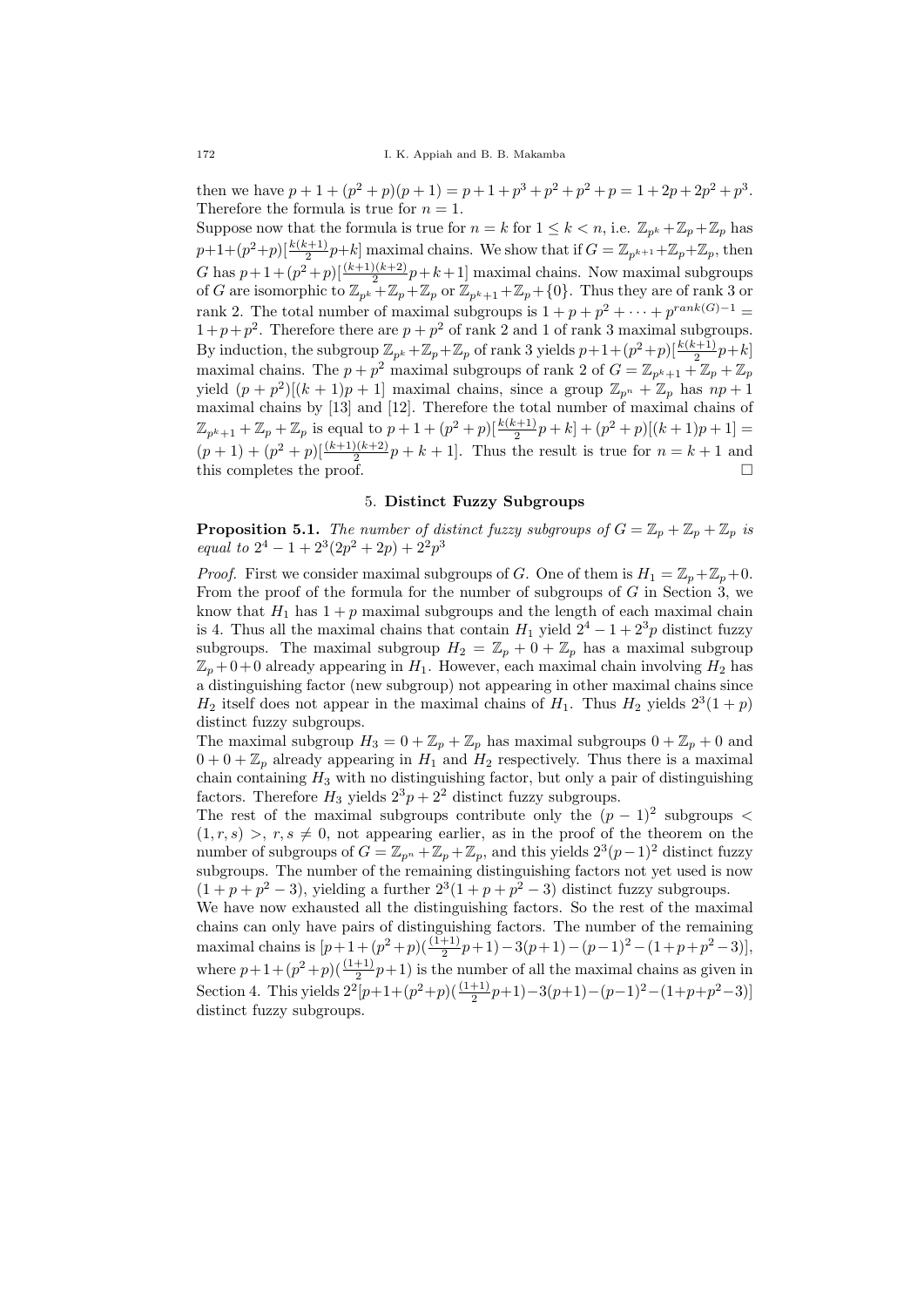Hence the total number of fuzzy subgroups of G is equal to  $2^4 - 1 + 2^3 p + 2^3 (1 +$  $p) + 2^3p + 2^2 + 2^3(p-1)^2 + 2^3(1+p+p^2-3) + 2^2[1+p+1+(p^2+p)(\frac{(1+1)}{2}p+1) 3(p+1)-(p-1)^2-(1+p+p^2-3)]=2^4-1+2^3[p+1+p+p+(p-1)^2+1+p+$  $p^2 - 3 + 2^2[1 + p + 1 + (p^2 + p)(p + 1) - 3p - 3 - (p^2 - 2p + 1)^2 - 1 - p - p^2 + 3] =$  $2^4 - 1 + 2^3[p + 1 + p + p^2 - 2p + 1 + 1 + p + p^2 - 3] + 2^2[p + 2 + p^3 + 2p^2 + p 3p - 3 - p^2 + 2p - 1 - 1 - p - p^2 + 3 = 2^4 - 1 + 2^3(2p^2 + 2p) + 2^2p^3.$ 

**Proposition 5.2.** The number of distinct fuzzy subgroups of  $G = \mathbb{Z}_{p^2} + \mathbb{Z}_p + \mathbb{Z}_p$  is equal to  $2^5 - 1 + 2^4(4p^2 + 3p) + 2^3(3p^3 + p^2)$ .

*Proof.* First we consider maximal subgroups of G. One of them is  $H_1 = \mathbb{Z}_p + \mathbb{Z}_p + \mathbb{Z}_p$ . All the maximal chains of  $G$  are of length 5. Thus by the above proposition,  $H_1$ yields  $2^5 - 1 + 2^4(2p^2 + 2p) + 2^3p^3$  distinct fuzzy subgroups.

Consider  $H_2 = \mathbb{Z}_{p^2} + \mathbb{Z}_p + 0$  which has  $1 + p$  maximal subgroups:  $\mathbb{Z}_p + \mathbb{Z}_p + 0$ ;  $\mathbb{Z}_{p^2}$ ;  $\langle (1, r, 0) \rangle$ ,  $r = 1, 2, \dots, p - 1 \rangle$ . The proper subgroups of all these subgroups  $<$   $(1, r, 0)$  > of  $H_2$  have all been counted in  $H_1$  or in  $\mathbb{Z}_{p^2}$ +0+0. So  $H_2$  yields  $2^4(p+1)$ distinct fuzzy subgroups, corresponding to the subgroups  $H_2$  and  $\langle (1, r, 0) \rangle$ ,  $r = 0, 1, 2, \cdots, p - 1$ 

Next consider  $H_3 = \mathbb{Z}_{p^2} + 0 + \mathbb{Z}_p$  which has  $1 + p$  maximal subgroups, similar to  $H_2$ . The proper subgroups of all the subgroups of  $H_3$  have all been counted in  $H_1$ or  $H_2$ . Thus  $\langle (1,0,r) \rangle$ ,  $r = 1,2,\dots, p-1 \rangle$ , are the only uncounted proper subgroups of  $H_3$ . So  $H_3$  yields  $2^4p + 2^3$  distinct fuzzy subgroups.

The rest of the maximal chains yield  $(p-1)^2$  and  $(1+p+p^2-3)$  new subgroups to be used as distinguishing factors, see the above proposition. This yields a further  $2^{4}[(p-1)^{2} + (1+p+p^{2}-3)]$  distinct fuzzy subgroups.

Now the total number of maximal chains is  $p + 1 + (p^2 + p)(3p + 2)$ , see Section 4. Thus maximal chains not used above yield a further  $2^3[p+1+(p^2+p)(3p+1)]$  $2) - p - 1 - (p^2 + p)(p + 1) - 2(p + 1) - (p - 1)^2 - (1 + p + p^2 - 3)$  distinct fuzzy subgroups. Hence the total number of distinct fuzzy subgroups is equal to  $2^5-1+2^4(2p^2+2p)+2^3p^3+2^4(p+1)+2^4p+2^3+2^4[(p-1)^2+(1+p+p^2-3)]+2^3[p+$  $1 + (p^2+p)(3p+2) - p - 1 - (p^2+p)(p+1) - 2(p+1) - (p-1)^2 - (1+p+p^2-3) =$  $2^5 - 1 + 2^4(4p^2 + 3p) + 2^3(3p^3 + p^2).$ 

**Theorem 5.3.** The number of distinct fuzzy subgroups of  $G = \mathbb{Z}_{p^n} + \mathbb{Z}_p + \mathbb{Z}_p$  is equal to

 $2^{n+3} - 1 + 2^{n+2} [p(2pn + n + 1)] + 2^{n+1} [p + 1 + (p^2 + p)(\frac{n(n+1)}{2}p + n)$  $p(2pn + n + 1) - 1$ .

*Proof.* By induction on n. The above two propositions prove the cases  $n = 1$  and  $n = 2$ . Assume the theorem is true for  $1 \leq k < n$  and let  $G = \mathbb{Z}_{p^{k+1}} + \mathbb{Z}_p + \mathbb{Z}_p$ . The maximal subgroup  $H_1 = \mathbb{Z}_{p^k} + \mathbb{Z}_p + \mathbb{Z}_p$  of G satisfies the formula of the theorem with  $n = k$  by assumption. Now proceed as in the above proposition to work with maximal subgroups of  $G = \mathbb{Z}_{p^{k+1}} + \mathbb{Z}_p + \mathbb{Z}_p$  and use them and the above propositions to show that the formula of the theorem is true for  $n = k + 1$ .

 $\Box$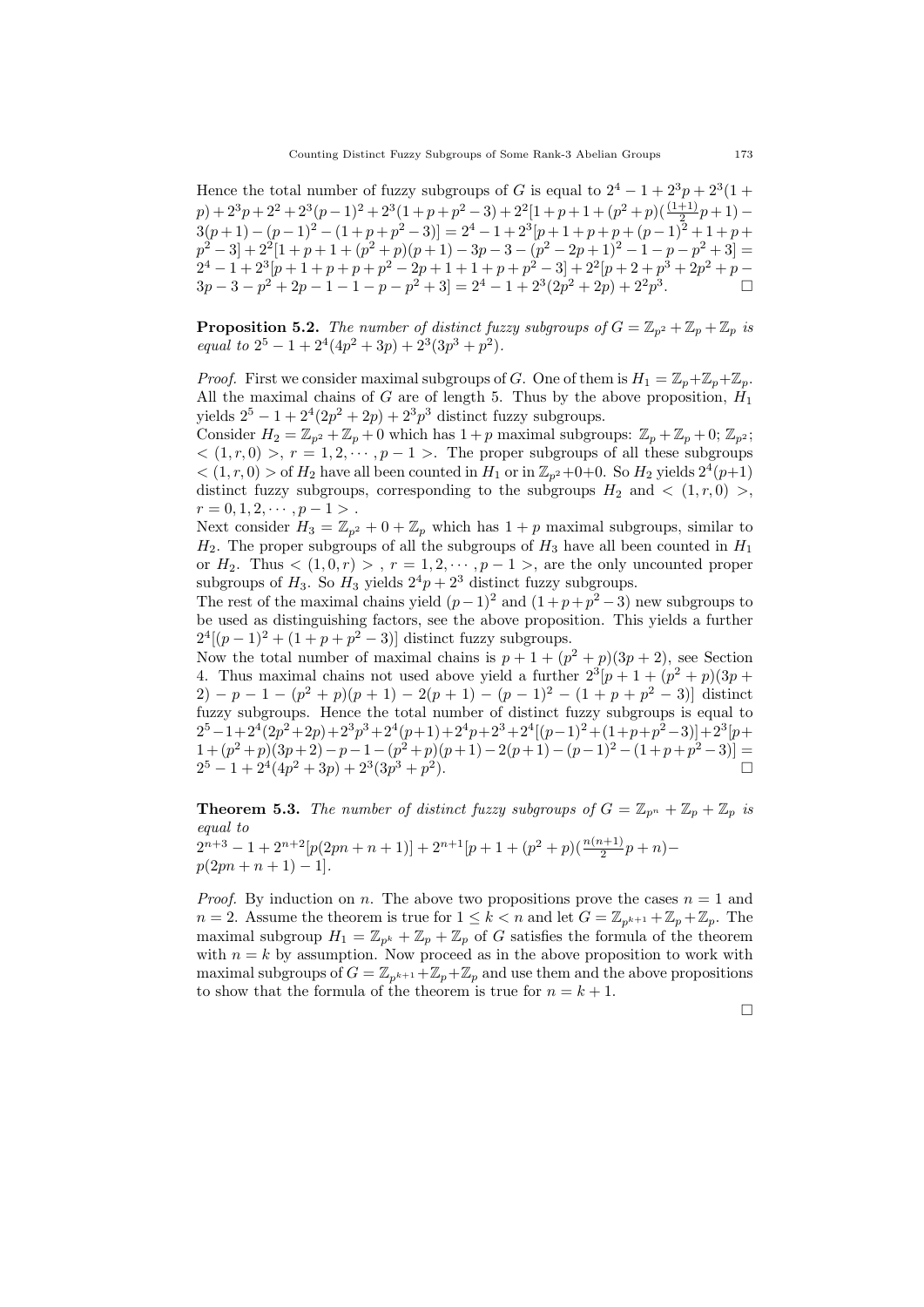# 6. On Isomorphic and Non-isomorphic Fuzzy Subgroups of  $G = \mathbb{Z}_{p^n} + \mathbb{Z}_p + \mathbb{Z}_p$

Recall: 1. Two fuzzy subgroups  $\mu$  and  $\nu$  of a group G are isomorphic if there is an isomorphism  $f: G \to G$  such that for  $x, y \in G$ ,  $\mu(x) > \mu(y)$  if and only if  $\nu(f(x)) > \nu(f(y))$  and  $\mu(x) = \mu(y)$  if and only if  $\nu(f(x)) = \nu(f(y)).$ 

If the two fuzzy subgroups are not isomorphic, then they are non-isomorphic.

2. Two maximal chains of a group G are isomorphic if they have the same length and corresponding subgroups in the chains are isomorphic.

For example if  $G = \mathbb{Z}_p + \mathbb{Z}_p + \mathbb{Z}_p$ , then all the maximal chains of G are isomorphic. When computing the number of non-isomorphic classes of fuzzy subgroups, it surfices to collapse all isomorphic maximal chains into one chain and then use the techniques of distinct fuzzy subgroups to calculate the number of isomorphic classes of fuzzy subgroups. Thus in  $G = \mathbb{Z}_p + \mathbb{Z}_p + \mathbb{Z}_p$ , the number of isomorphic classes of fuzzy subgroups is  $2^4 - 1 = 15$ . For more on isomorphism, see [10], [15], [16].

The Fundamental Theorem of finitely generated abelian groups, see for example Fraleigh [4], is useful in deciding which maximal chains of subgroups are isomorphic. We illustrate by means of an example how to compute isomorphic classes of fuzzy subgroups of a group  $G$ .

**Example 6.1.** For  $p = 3$  and  $n = 2$ , the group  $G = \mathbb{Z}_{3^2} + \mathbb{Z}_3 + \mathbb{Z}_3$  has the following 136 maximal chains:

```
(1,2)-BLOCK (Each chain has 1 rank-2 subgroup)
\mathbb{Z}_{3^2} + \mathbb{Z}_3 + \mathbb{Z}_3 \supseteq \mathbb{Z}_{3^2} + \mathbb{Z}_3 + \{0\} \supseteq \mathbb{Z}_{3^2} + \{0\} + \{0\} \supseteq \leq (3, 0, 0) > \supseteq \{0, 0, 0\}\mathbb{Z}_{3^2} + \mathbb{Z}_3 + \mathbb{Z}_3 \supseteq \mathbb{Z}_{3^2} + \mathbb{Z}_3 + \{0\} \supseteq \leq (1, 1, 0) > \supseteq \leq (3, 0, 0) > \supseteq \{0, 0, 0\}\mathbb{Z}_{3^2} + \mathbb{Z}_3 + \mathbb{Z}_3 \supseteq \mathbb{Z}_{3^2} + \mathbb{Z}_3 + \{0\} \supseteq \leq (1, 2, 0) > \supseteq (3, 0, 0) > \supseteq \{0, 0, 0\}\mathbb{Z}_{3^2} + \mathbb{Z}_3 + \mathbb{Z}_3 \supseteq \mathbb{Z}_{3^2} + \{0\} + \mathbb{Z}_3 \supseteq \mathbb{Z}_{3^2} + \{0\} + \{0\} \supseteq \leq (3, 0, 0) > \supseteq \{0, 0, 0\}\mathbb{Z}_{3^2} + \mathbb{Z}_3 + \mathbb{Z}_3 \supseteq \mathbb{Z}_{3^2} + \{0\} + \mathbb{Z}_3 \supseteq \leq (1,0,1) > \supseteq \leq (3,0,0) > \supseteq \{0,0,0\}\mathbb{Z}_{3^2} + \mathbb{Z}_3 + \mathbb{Z}_3 \supseteq \mathbb{Z}_{3^2} + \{0\} + \mathbb{Z}_3 \supseteq \leq (1, 0, 2) > \supseteq \{3, 0, 0\} > \supseteq \{0, 0, 0\}\mathbb{Z}_{3^2} + \mathbb{Z}_3 + \mathbb{Z}_3 \supseteq \mathbb{Z}_{3^2} + \mathbb{Z}_3 + \{0\} \supseteq \leq (3, 0, 0), (3, 1, 0) > \supseteq \leq (3, 0, 0) > \supseteq \{0, 0, 0\}\mathbb{Z}_{3^2} + \mathbb{Z}_3 + \mathbb{Z}_3 \supseteq \mathbb{Z}_{3^2} + \mathbb{Z}_3 + \{0\} \supseteq \lt(3, 0, 0), (3, 1, 0) > \supseteq \lt(3, 1, 0) > \supseteq \{0, 0, 0\}\mathbb{Z}_{3^2} + \mathbb{Z}_3 + \mathbb{Z}_3 \supseteq \mathbb{Z}_{3^2} + \mathbb{Z}_3 + \{0\} \supseteq \lt(3, 0, 0), (3, 1, 0) > \supseteq \lt(3, 2, 0) > \supseteq \{0, 0, 0\}\mathbb{Z}_{3^2} + \mathbb{Z}_3 + \mathbb{Z}_3 \supseteq \mathbb{Z}_{3^2} + \mathbb{Z}_3 + \{0\} \supseteq \langle (3,0,0), (3,1,0) > \supseteq \{0\} + \mathbb{Z}_3 + \{0\} \supseteq \{0,0,0\}\mathbb{Z}_{3^2} + \mathbb{Z}_3 + \mathbb{Z}_3 \supseteq <(1,1,0),(1,1,1) > \supseteq <(1,1,0) > \supseteq <(3,0,0) > \supseteq \{0,0,0\}\mathbb{Z}_{3^2} + \mathbb{Z}_3 + \mathbb{Z}_3 \supseteq <(1,1,0),(1,1,1)> \supseteq <(1,1,1)> \supseteq <(3,0,0)> \supseteq \{0,0,0\}\mathbb{Z}_{3^2} + \mathbb{Z}_3 + \mathbb{Z}_3 \supseteq <(1,1,0),(1,1,1) > \supseteq <(1,1,2) > \supseteq <(3,0,0) > \supseteq \{0,0,0\}\mathbb{Z}_{3^2} + \mathbb{Z}_3 + \mathbb{Z}_3 \supseteq <(1,1,0),(1,2,1)> \supseteq <(1,1,0)> \supseteq <(3,0,0)> \supseteq \{0,0,0\}\mathbb{Z}_{3^2} + \mathbb{Z}_3 + \mathbb{Z}_3 \supseteq <(1,1,0),(1,2,1)> \supseteq <(1,2,1)> \supseteq<(3,0,0)> \supseteq{0,0,0}\mathbb{Z}_{3^2} + \mathbb{Z}_3 + \mathbb{Z}_3 \supseteq <(1,1,0),(1,2,1)> \supseteq <(1,0,2)> \supseteq<(3,0,0)> \supseteq \{0,0,0\}\mathbb{Z}_{3^2} + \mathbb{Z}_3 + \mathbb{Z}_3 \supseteq <(1,1,0),(1,2,2)> \supseteq <(1,1,0)> \supseteq <(3,0,0)> \supseteq \{0,0,0\}\mathbb{Z}_{3^2} + \mathbb{Z}_3 + \mathbb{Z}_3 \supseteq <(1,1,0),(1,2,2)> \supseteq <(1,2,2)> \supseteq<(3,0,0)> \supseteq \{0,0,0\}\mathbb{Z}_{3^2} + \mathbb{Z}_3 + \mathbb{Z}_3 \supseteq <(1,1,0),(1,2,2)> \supseteq <(1,0,1)> \supseteq <(3,0,0)> \supseteq \{0,0,0\}\mathbb{Z}_{3^2} + \mathbb{Z}_3 + \mathbb{Z}_3 \supseteq <(1,1,1), (1,2,0) > \supseteq <(1,1,1) > \supseteq <(3,0,0) > \supseteq \{0,0,0\}\mathbb{Z}_{3^2} + \mathbb{Z}_3 + \mathbb{Z}_3 \supseteq <(1,1,1), (1,2,0) > \supseteq <(1,2,0) > \supseteq <(3,0,0) > \supseteq \{0,0,0\}
```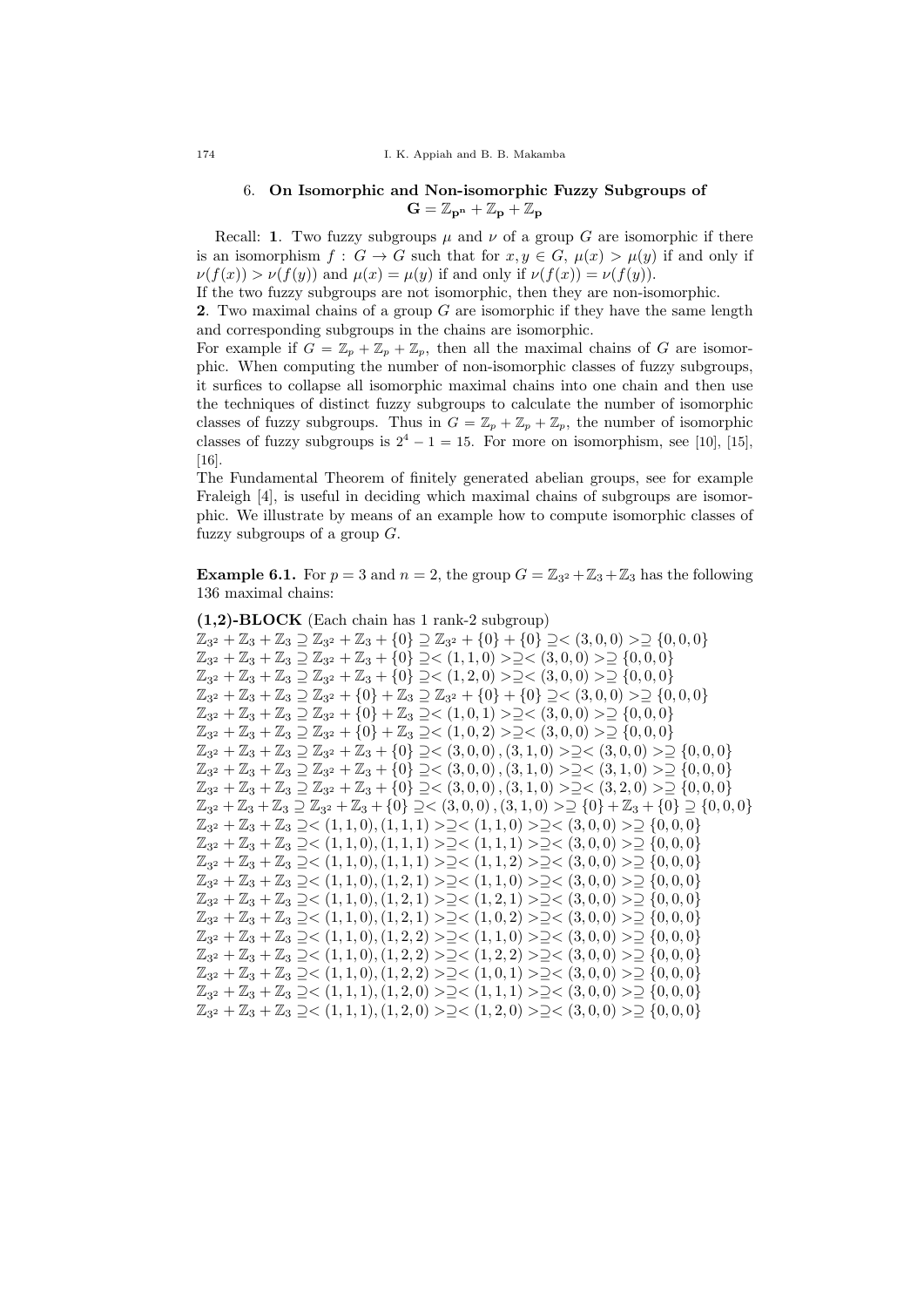$\mathbb{Z}_{3^2} + \mathbb{Z}_3 + \mathbb{Z}_3 \supseteq \leq (1, 1, 1), (1, 2, 0) \supseteq \supseteq \leq (1, 0, 2) \supseteq \supseteq (3, 0, 0) \supseteq \supseteq \{0, 0, 0\}$  $\mathbb{Z}_{3^2} + \mathbb{Z}_3 + \mathbb{Z}_3 \supseteq <(1,1,1), (1,2,1) > \supseteq <(1,1,1) > \supseteq <(3,0,0) > \supseteq \{0,0,0\}$  $\mathbb{Z}_{3^2} + \mathbb{Z}_3 + \mathbb{Z}_3 \supseteq <(1,1,1), (1,2,1) > \supseteq <(1,2,1) > \supseteq <(3,0,0) > \supseteq \{0,0,0\}$  $\mathbb{Z}_{3^2} + \mathbb{Z}_3 + \mathbb{Z}_3 \supseteq <(1,1,1), (1,2,1) > \supseteq <(1,0,1) > \supseteq <(3,0,0) > \supseteq \{0,0,0\}$  $\mathbb{Z}_{3^2} + \mathbb{Z}_3 + \mathbb{Z}_3 \supseteq <(1,1,1), (1,2,2) > \supseteq <(1,1,1) > \supseteq <(3,0,0) > \supseteq \{0,0,0\}$  $\mathbb{Z}_{3^2} + \mathbb{Z}_3 + \mathbb{Z}_3 \supseteq <(1,1,1), (1,2,2)> \supseteq <(1,2,2)> \supseteq<(3,0,0)> \supseteq{0,0,0}$  $\mathbb{Z}_{3^2} + \mathbb{Z}_3 + \mathbb{Z}_3 \supseteq <(1,1,1), (1,2,2) > \supseteq \mathbb{Z}_{3^2} + \{0\} + \{0\} \supseteq <(3,0,0) > \supseteq \{0,0,0\}$  $\mathbb{Z}_{3^2} + \mathbb{Z}_3 + \mathbb{Z}_3 \supseteq <(1,1,2),(1,2,0)> \supseteq <(1,1,2)> \supseteq <(3,0,0)> \supseteq \{0,0,0\}$  $\mathbb{Z}_{3^2} + \mathbb{Z}_3 + \mathbb{Z}_3 \supseteq <(1,1,2),(1,2,0)> \supseteq <(1,2,0)> \supseteq <(3,0,0)> \supseteq \{0,0,0\}$  $\mathbb{Z}_{3^2} + \mathbb{Z}_3 + \mathbb{Z}_3 \supseteq <(1,1,2),(1,2,0)> \supseteq <(1,0,1)> \supseteq <(3,0,0)> \supseteq \{0,0,0\}$  $\mathbb{Z}_{3^2} + \mathbb{Z}_3 + \mathbb{Z}_3 \supseteq <(1, 2, 0), (1, 2, 1) > \supseteq <(1, 2, 0) > \supseteq <(3, 0, 0) > \supseteq \{0, 0, 0\}$  $\mathbb{Z}_{3^2} + \mathbb{Z}_3 + \mathbb{Z}_3 \supseteq <(1, 2, 0), (1, 2, 1) > \supseteq <(1, 2, 1) > \supseteq <(3, 0, 0) > \supseteq \{0, 0, 0\}$  $\mathbb{Z}_{3^2} + \mathbb{Z}_3 + \mathbb{Z}_3 \supseteq <(1, 2, 0), (1, 2, 1) > \supseteq <(1, 2, 2) > \supseteq <(3, 0, 0) > \supseteq \{0, 0, 0\}$  $\mathbb{Z}_{3^2} + \mathbb{Z}_3 + \mathbb{Z}_3 \supseteq <(1,1,2),(1,2,1)> \supseteq <(1,1,2)> \supseteq<(3,0,0)> \supseteq{0,0,0}$  $\mathbb{Z}_{3^2} + \mathbb{Z}_3 + \mathbb{Z}_3 \supseteq <(1,1,2),(1,2,1)> \supseteq <(1,2,1)> \supseteq<(3,0,0)> \supseteq{0,0,0}$  $\mathbb{Z}_{3^2} + \mathbb{Z}_3 + \mathbb{Z}_3 \supseteq <(1, 1, 2), (1, 2, 1) > \supseteq \mathbb{Z}_{3^2} + \{0\} + \{0\} \supseteq <(3, 0, 0) > \supseteq \{0, 0, 0\}$  $\mathbb{Z}_{3^2} + \mathbb{Z}_3 + \mathbb{Z}_3 \supseteq <(1,1,2),(1,2,2)> \supseteq <(1,1,2)> \supseteq <(3,0,0)> \supseteq \{0,0,0\}$  $\mathbb{Z}_{3^2} + \mathbb{Z}_3 + \mathbb{Z}_3 \supseteq <(1,1,2),(1,2,2)> \supseteq <(1,2,2)> \supseteq<(3,0,0)> \supseteq \{0,0,0\}$  $\mathbb{Z}_{3^2} + \mathbb{Z}_3 + \mathbb{Z}_3 \supseteq <(1,1,2),(1,2,2)> \supseteq <(1,0,2)> \supseteq<(3,0,0)> \supseteq \{0,0,0\}$ 

(2,2)-BLOCK (Each chain has 2 rank-2 subgroups)

 $\mathbb{Z}_{3^2} + \mathbb{Z}_3 + \mathbb{Z}_3 \supseteq \mathbb{Z}_{3^2} + \{0\} + \mathbb{Z}_3 \supseteq \leq (3,0,0), (3,0,1) > \supseteq \leq (3,0,0) > \supseteq \{0,0,0\}$  $\mathbb{Z}_{3^2} + \mathbb{Z}_3 + \mathbb{Z}_3 \supseteq \mathbb{Z}_{3^2} + \{0\} + \mathbb{Z}_3 \supseteq \leq (3,0,0), (3,0,1) > \supseteq \leq (3,0,1) > \supseteq \{0,0,0\}$  $\mathbb{Z}_{3^2} + \mathbb{Z}_3 + \mathbb{Z}_3 \supseteq \mathbb{Z}_{3^2} + \{0\} + \mathbb{Z}_3 \supseteq <(3,0,0),(3,0,1) > \supseteq <(3,0,2) > \supseteq \{0,0,0\}$  $\mathbb{Z}_{3^2} + \mathbb{Z}_3 + \mathbb{Z}_3 \supseteq \mathbb{Z}_{3^2} + \{0\} + \mathbb{Z}_3 \supseteq \langle (3,0,0), (3,0,1) > \supseteq \{0\} + \{0\} + \mathbb{Z}_3 \supseteq \{0,0,0\}$  $\mathbb{Z}_{3^2} + \mathbb{Z}_3 + \mathbb{Z}_3 \supseteq \leq (1, 1, 0), (1, 1, 1) > \supseteq \leq (3, 0, 0), (3, 0, 1) > \supseteq \leq (3, 0, 0) > \supseteq \{0, 0, 0\}$  $\mathbb{Z}_{3^2} + \mathbb{Z}_3 + \mathbb{Z}_3 \supseteq <(1,1,0),(1,1,1)> \supseteq <(3,0,0),(3,0,1)> \supseteq <(3,0,1)> \supseteq \{0,0,0\}$  $\mathbb{Z}_{3^2} + \mathbb{Z}_3 + \mathbb{Z}_3 \supseteq <(1,1,0),(1,1,1)> \supseteq <(3,0,0),(3,0,1)> \supseteq <(3,0,2)> \supseteq \{0,0,0\}$  $\mathbb{Z}_{3^2} + \mathbb{Z}_3 + \mathbb{Z}_3 \supseteq (1,1,0), (1,1,1) > \supseteq (3,0,0), (3,0,1) > \supseteq \{0\} + \{0\} + \mathbb{Z}_3 \supseteq$  $\{0, 0, 0\}$ 

 $\mathbb{Z}_{3^2} + \mathbb{Z}_3 + \mathbb{Z}_3 \supseteq <(1,1,0),(1,2,1)> \supseteq <(3,0,0),(3,1,1)> \supseteq <(3,0,0)> \supseteq \{0,0,0\}$  $\mathbb{Z}_{3^2} + \mathbb{Z}_3 + \mathbb{Z}_3 \supseteq <(1, 1, 0), (1, 2, 1) > \supseteq <(3, 0, 0), (3, 1, 1) > \supseteq <(3, 1, 1) > \supseteq \{0, 0, 0\}$  $\mathbb{Z}_{3^2} + \mathbb{Z}_3 + \mathbb{Z}_3 \supseteq <(1,1,0),(1,2,1)> \supseteq <(3,0,0),(3,1,1)> \supseteq <(3,2,2)> \supseteq \{0,0,0\}$  $\mathbb{Z}_{3^2} + \mathbb{Z}_3 + \mathbb{Z}_3 \supseteq <(1,1,0),(1,2,1)> \supseteq <(3,0,0),(3,1,1)> \supseteq <(0,1,1)> \supseteq \{0,0,0\}$  $\mathbb{Z}_{3^2} + \mathbb{Z}_3 + \mathbb{Z}_3 \supseteq <(1,1,0),(1,2,2)> \supseteq <(3,0,0),(3,1,2)> \supseteq<(3,0,0)> \supseteq \{0,0,0\}$  $\mathbb{Z}_{3^2} + \mathbb{Z}_3 + \mathbb{Z}_3 \supseteq <(1,1,0),(1,2,2)> \supseteq <(3,0,0),(3,1,2)> \supseteq<(3,1,2)> \supseteq{0,0,0}$  $\mathbb{Z}_{3^2} + \mathbb{Z}_3 + \mathbb{Z}_3 \supseteq <(1,1,0),(1,2,2)> \supseteq <(3,0,0),(3,1,2)> \supseteq <(3,2,1)> \supseteq \{0,0,0\}$  $\mathbb{Z}_{3^2} + \mathbb{Z}_3 + \mathbb{Z}_3 \supseteq <(1,1,0),(1,2,2)> \supseteq <(3,0,0),(3,1,2)> \supseteq <(0,1,2)> \supseteq \{0,0,0\}$  $\mathbb{Z}_{3^2} + \mathbb{Z}_3 + \mathbb{Z}_3 \supseteq <(1,1,1), (1,2,0) > \supseteq <(3,0,0), (3,1,2) > \supseteq <(3,0,0) > \supseteq \{0,0,0\}$  $\mathbb{Z}_{3^2} + \mathbb{Z}_3 + \mathbb{Z}_3 \supseteq <(1,1,1), (1,2,0) > \supseteq <(3,0,0), (3,1,2) > \supseteq <(3,1,2) > \supseteq \{0,0,0\}$  $\mathbb{Z}_{3^2} + \mathbb{Z}_3 + \mathbb{Z}_3 \supseteq <(1,1,1), (1,2,0) > \supseteq <(3,0,0), (3,1,2) > \supseteq <(3,2,1) > \supseteq \{0,0,0\}$  $\mathbb{Z}_{3^2} + \mathbb{Z}_3 + \mathbb{Z}_3 \supseteq <(1,1,1), (1,2,0) > \supseteq <(3,0,0), (3,1,2) > \supseteq <(0,1,2) > \supseteq \{0,0,0\}$  $\mathbb{Z}_{3^2} + \mathbb{Z}_3 + \mathbb{Z}_3 \supseteq <(1,1,1), (1,2,1) > \supseteq <(3,0,0), (3,1,0) > \supseteq <(3,0,0) > \supseteq \{0,0,0\}$  $\mathbb{Z}_{3^2} + \mathbb{Z}_3 + \mathbb{Z}_3 \supseteq <(1,1,1), (1,2,1) > \supseteq <(3,0,0), (3,1,0) > \supseteq <(3,1,0) > \supseteq \{0,0,0\}$  $\mathbb{Z}_{3^2} + \mathbb{Z}_3 + \mathbb{Z}_3 \supseteq <(1,1,1), (1,2,1) > \supseteq <(3,0,0), (3,1,0) > \supseteq <(3,2,0) > \supseteq \{0,0,0\}$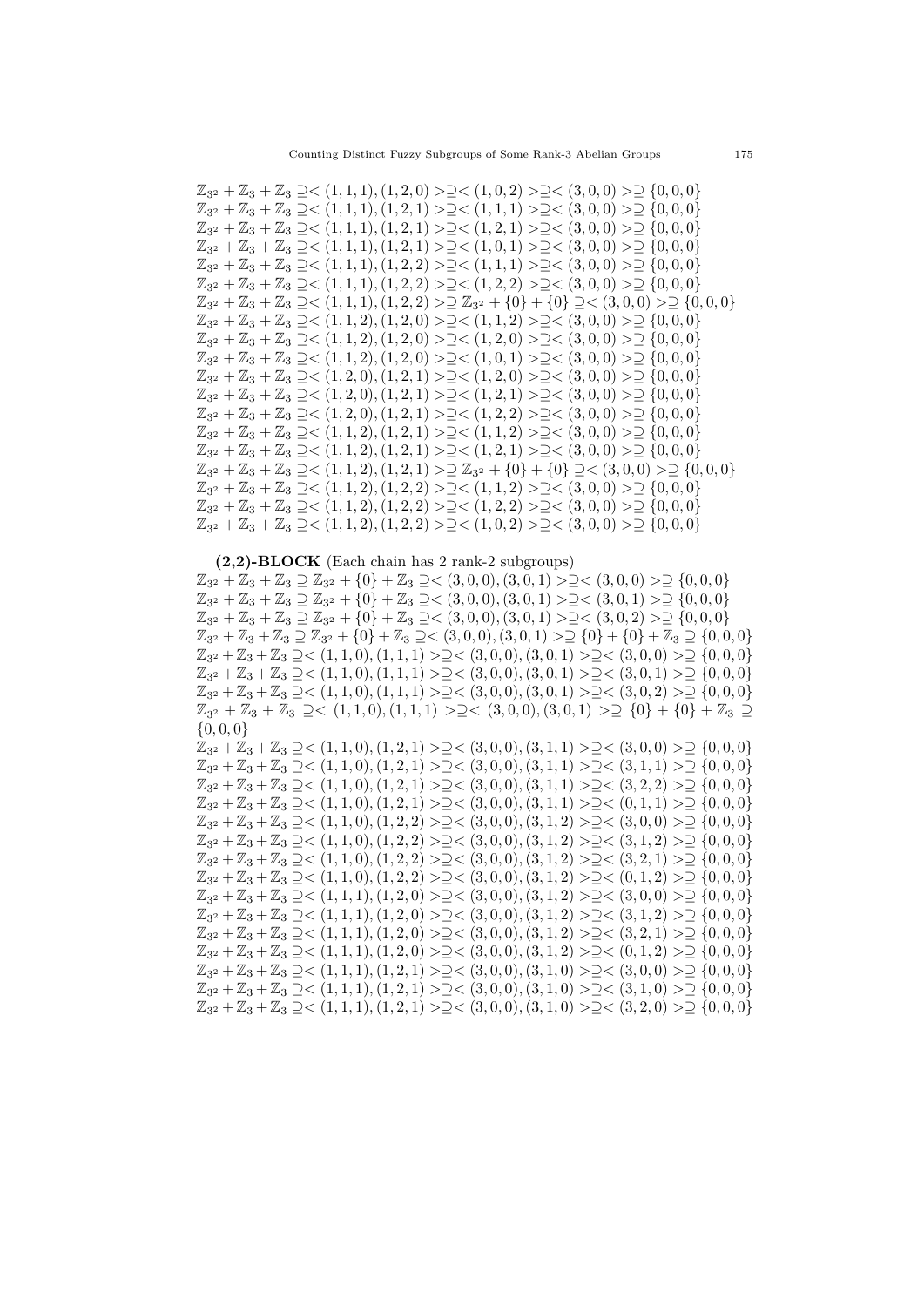$\mathbb{Z}_{3^2} + \mathbb{Z}_3 + \mathbb{Z}_3 \supseteq \leq (1,1,1), (1,2,1) \supseteq \supseteq \leq (3,0,0), (3,1,0) \supseteqeq \{0\} + \mathbb{Z}_3 + \{0\} \supseteq$  $\{0, 0, 0\}$ 

 $\mathbb{Z}_{3^2} + \mathbb{Z}_3 + \mathbb{Z}_3 \supseteq <(1,1,1), (1,2,2)> \supseteq <(3,0,0), (3,1,1)> \supseteq <(3,0,0)>\supseteq \{0,0,0\}$  $\mathbb{Z}_{3^2} + \mathbb{Z}_3 + \mathbb{Z}_3 \supseteq <(1,1,1), (1,2,2) > \supseteq <(3,0,0), (3,1,1) > \supseteq <(3,1,1) > \supseteq \{0,0,0\}$  $\mathbb{Z}_{3^2} + \mathbb{Z}_3 + \mathbb{Z}_3 \supseteq <(1,1,1), (1,2,2)> \supseteq <(3,0,0), (3,1,1)> \supseteq <(3,2,2)> \supseteq \{0,0,0\}$  $\mathbb{Z}_{3^2} + \mathbb{Z}_3 + \mathbb{Z}_3 \supseteq <(1,1,1), (1,2,2) > \supseteq <(3,0,0), (3,1,1) > \supseteq <(0,1,1) > \supseteq \{0,0,0\}$  $\mathbb{Z}_{3^2} + \mathbb{Z}_3 + \mathbb{Z}_3 \supseteq <(1,1,2),(1,2,0)> \supseteq <(3,0,0),(3,1,1)> \supseteq <(3,0,0)> \supseteq \{0,0,0\}$  $\mathbb{Z}_{3^2} + \mathbb{Z}_3 + \mathbb{Z}_3 \supseteq <(1,1,2),(1,2,0)> \supseteq <(3,0,0),(3,1,1)> \supseteq <(3,1,1)> \supseteq \{0,0,0\}$  $\mathbb{Z}_{3^2} + \mathbb{Z}_3 + \mathbb{Z}_3 \supseteq <(1,1,2),(1,2,0)> \supseteq <(3,0,0),(3,1,1)> \supseteq <(3,2,2)> \supseteq \{0,0,0\}$  $\mathbb{Z}_{3^2} + \mathbb{Z}_3 + \mathbb{Z}_3 \supseteq <(1, 1, 2), (1, 2, 0) > \supseteq <(3, 0, 0), (3, 1, 1) > \supseteq <(0, 1, 1) > \supseteq \{0, 0, 0\}$  $\mathbb{Z}_{3^2} + \mathbb{Z}_3 + \mathbb{Z}_3 \supseteq <(1,1,2),(1,2,1)> \supseteq <(3,0,0),(3,1,2)> \supseteq<(3,0,0)> \supseteq \{0,0,0\}$  $\mathbb{Z}_{3^2} + \mathbb{Z}_3 + \mathbb{Z}_3 \supseteq <(1,1,2),(1,2,1)> \supseteq <(3,0,0),(3,1,2)> \supseteq<(3,1,2)> \supseteq{(0,0,0)}$  $\mathbb{Z}_{3^2} + \mathbb{Z}_3 + \mathbb{Z}_3 \supseteq <(1,1,2),(1,2,1)> \supseteq <(3,0,0),(3,1,2)> \supseteq<(3,2,1)> \supseteq{(0,0,0)}$  $\mathbb{Z}_{3^2} + \mathbb{Z}_3 + \mathbb{Z}_3 \supseteq <(1,1,2),(1,2,1)> \supseteq <(3,0,0),(3,1,2)> \supseteq <(0,1,2)> \supseteq \{0,0,0\}$  $\mathbb{Z}_{3^2} + \mathbb{Z}_3 + \mathbb{Z}_3 \supseteq <(1,1,2),(1,2,2)> \supseteq <(3,0,0),(3,1,0)> \supseteq <(3,0,0)> \supseteq \{0,0,0\}$  $\mathbb{Z}_{3^2} + \mathbb{Z}_3 + \mathbb{Z}_3 \supseteq <(1,1,2),(1,2,2)> \supseteq <(3,0,0),(3,1,0)> \supseteq <(3,1,0)> \supseteq \{0,0,0\}$  $\mathbb{Z}_{3^2} + \mathbb{Z}_3 + \mathbb{Z}_3 \supseteq <(1,1,2),(1,2,2)> \supseteq <(3,0,0),(3,1,0)> \supseteq <(3,2,0)> \supseteq \{0,0,0\}$  $\mathbb{Z}_{3^2} + \mathbb{Z}_3 + \mathbb{Z}_3 \supseteq (1,1,2), (1,2,2) \supseteqeq (3,0,0), (3,1,0) \supseteqeq \{0\} + \mathbb{Z}_3 + \{0\} \supseteqeq$ {0, 0, 0}

 $\mathbb{Z}_{3^2} + \mathbb{Z}_3 + \mathbb{Z}_3 \supseteq <(1, 2, 0), (1, 2, 1) > \supseteq <(3, 0, 0), (3, 0, 1) > \supseteq <(3, 0, 0) > \supseteq \{0, 0, 0\}$  $\mathbb{Z}_{3^2} + \mathbb{Z}_3 + \mathbb{Z}_3 \supseteq <(1, 2, 0), (1, 2, 1) > \supseteq <(3, 0, 0), (3, 0, 1) > \supseteq <(3, 0, 1) > \supseteq$  {0, 0, 0}  $\mathbb{Z}_{3^2} + \mathbb{Z}_3 + \mathbb{Z}_3 \supseteq <(1, 2, 0), (1, 2, 1) > \supseteq <(3, 0, 0), (3, 0, 1) > \supseteq <(3, 0, 2) > \supseteq \{0, 0, 0\}$  $\mathbb{Z}_{3^2} + \mathbb{Z}_3 + \mathbb{Z}_3 \supseteq (1, 2, 0), (1, 2, 1) > \supseteq (3, 0, 0), (3, 0, 1) > \supseteq \{0\} + \{0\} + \mathbb{Z}_3 \supseteq$  $\{0, 0, 0\}$ 

(1,3)-BLOCK (Each chain has 1 rank-3 proper subgroup)  $\mathbb{Z}_{3^2} + \mathbb{Z}_3 + \mathbb{Z}_3 \supseteq \leq (3, 0, 0), (0, 1, 0), (0, 0, 1) > \supseteq \leq (3, 0, 0), (3, 0, 1) > \supseteq \leq (3, 0, 0) > \supseteq$  $\{0, 0, 0\}$  $\mathbb{Z}_{3^2} + \mathbb{Z}_3 + \mathbb{Z}_3 \supseteq <(3,0,0), (0,1,0), (0,0,1) > \supseteq <(3,0,0), (3,0,1) > \supseteq <(3,0,1) > \supseteq$  $\{0, 0, 0\}$  $\mathbb{Z}_{3^2} + \mathbb{Z}_3 + \mathbb{Z}_3 \supseteq <(3,0,0), (0,1,0), (0,0,1) > \supseteq <(3,0,0), (3,0,1) > \supseteq <(3,0,2) > \supseteq$ {0, 0, 0}  $\mathbb{Z}_{3^2} + \mathbb{Z}_3 + \mathbb{Z}_3 \supseteq <(3,0,0), (0,1,0), (0,0,1) >\supseteq <(3,0,0), (3,0,1) >\supseteq \{0\} + \{0\} +$  $\mathbb{Z}_3 \supseteq \{0, 0, 0\}$  $\mathbb{Z}_{3^2} + \mathbb{Z}_3 + \mathbb{Z}_3 \supseteq <(3,0,0), (0,1,0), (0,0,1) > \supseteq <(3,0,0), (3,1,0) > \supseteq <(3,0,0) > \supseteq$  $\{0, 0, 0\}$  $\mathbb{Z}_{3^2} + \mathbb{Z}_3 + \mathbb{Z}_3 \supseteq <(3,0,0), (0,1,0), (0,0,1) > \supseteq <(3,0,0), (3,1,0) > \supseteq <(3,1,0) > \supseteq$  $\{0, 0, 0\}$  $\mathbb{Z}_{3^2} + \mathbb{Z}_3 + \mathbb{Z}_3 \supseteq <(3,0,0), (0,1,0), (0,0,1) > \supseteq <(3,0,0), (3,1,0) > \supseteq <(3,2,0) > \supseteq$  $\{0, 0, 0\}$  $\mathbb{Z}_{3^2} + \mathbb{Z}_3 + \mathbb{Z}_3 \supseteq <(3,0,0), (0,1,0), (0,0,1) > \supseteq <(3,0,0), (3,1,0) > \supseteq \{0\} + \mathbb{Z}_3 +$  ${0} \supseteq {0,0,0}$  $\mathbb{Z}_{3^2} + \mathbb{Z}_3 + \mathbb{Z}_3 \supseteq <(3,0,0), (0,1,0), (0,0,1) > \supseteq <(3,0,0), (3,1,1) > \supseteq <(3,0,0) > \supseteq$  $\{0, 0, 0\}$  $\mathbb{Z}_{3^2} + \mathbb{Z}_3 + \mathbb{Z}_3 \supseteq <(3,0,0), (0,1,0), (0,0,1) > \supseteq <(3,0,0), (3,1,1) > \supseteq <(3,1,1) > \supseteq$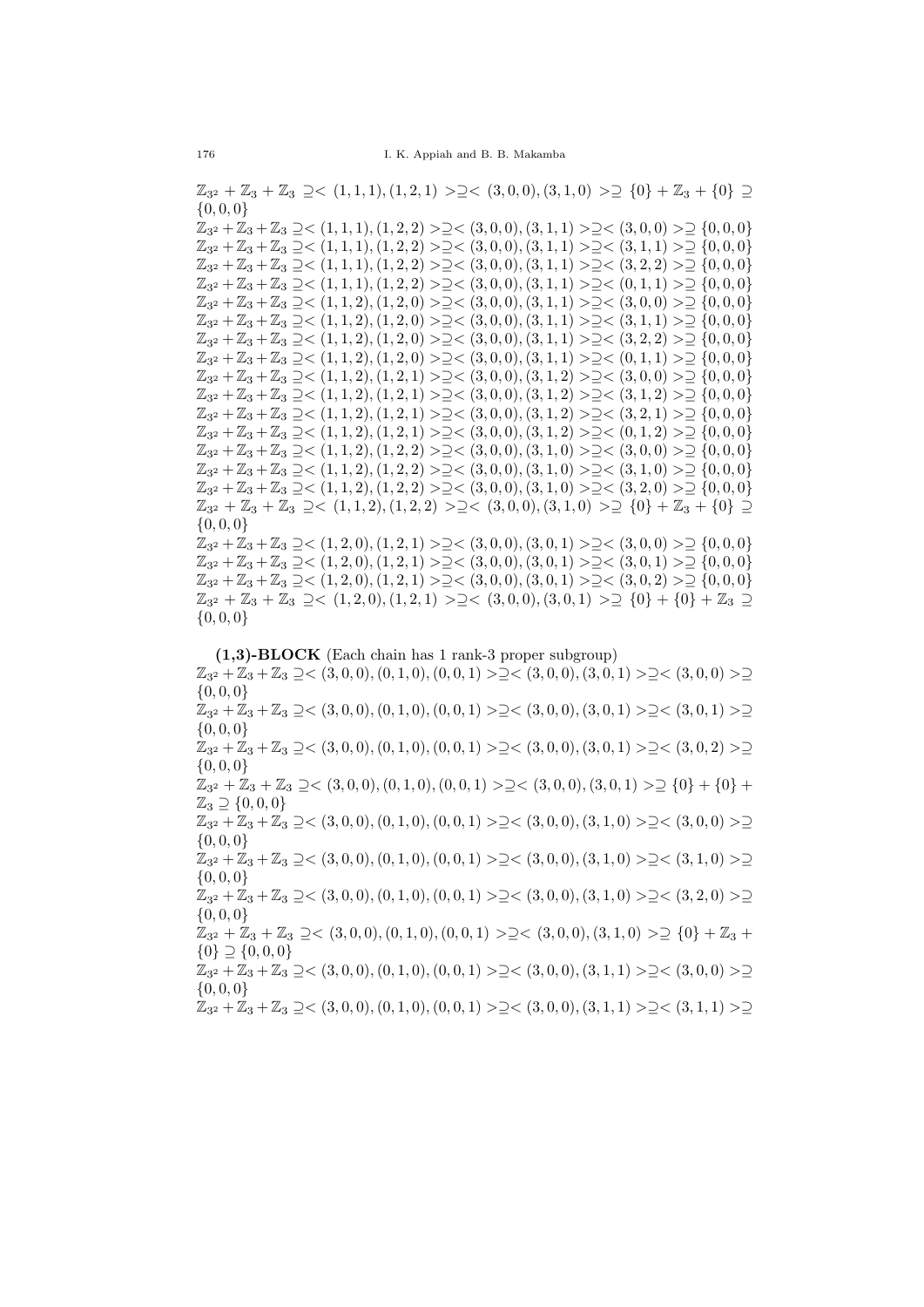$\{0, 0, 0\}$  $\mathbb{Z}_{3^2} + \mathbb{Z}_3 + \mathbb{Z}_3 \supseteq <(3,0,0), (0,1,0), (0,0,1) > \supseteq <(3,0,0), (3,1,1) > \supseteq <(3,2,2) > \supseteq$  ${0, 0, 0}$  $\mathbb{Z}_{3^2} + \mathbb{Z}_3 + \mathbb{Z}_3 \supseteq <(3,0,0), (0,1,0), (0,0,1) > \supseteq <(3,0,0), (3,1,1) > \supseteq <(0,1,1) > \supseteq$  $\{0, 0, 0\}$  $\mathbb{Z}_{3^2} + \mathbb{Z}_3 + \mathbb{Z}_3 \supseteq <(3,0,0), (0,1,0), (0,0,1) > \supseteq <(3,0,0), (3,1,2) > \supseteq <(3,0,0) > \supseteq$  $\{0, 0, 0\}$  $\mathbb{Z}_{3^2} + \mathbb{Z}_3 + \mathbb{Z}_3 \supseteq <(3,0,0), (0,1,0), (0,0,1) > \supseteq <(3,0,0), (3,1,2) > \supseteq <(3,1,2) > \supseteq$  $\{0, 0, 0\}$  $\mathbb{Z}_{3^2} + \mathbb{Z}_3 + \mathbb{Z}_3 \supseteq <(3,0,0), (0,1,0), (0,0,1) > \supseteq <(3,0,0), (3,1,2) > \supseteq <(3,2,1) > \supseteq$  $\{0, 0, 0\}$  $\mathbb{Z}_{3^2} + \mathbb{Z}_3 + \mathbb{Z}_3 \supseteq <(3,0,0), (0,1,0), (0,0,1) > \supseteq <(3,0,0), (3,1,2) > \supseteq <(0,1,2) > \supseteq$  $\{0, 0, 0\}$  $\mathbb{Z}_{3^2} + \mathbb{Z}_3 + \mathbb{Z}_3 \supseteq <(3,0,0), (0,1,0), (0,0,1) > \supseteq <(3,1,0), (3,1,1) > \supseteq <(3,1,0) > \supseteq$  $\{0, 0, 0\}$  $\mathbb{Z}_{3^2} + \mathbb{Z}_3 + \mathbb{Z}_3 \supseteq <(3,0,0), (0,1,0), (0,0,1) > \supseteq <(3,1,0), (3,1,1) > \supseteq <(3,1,1) > \supseteq$ {0, 0, 0}  $\mathbb{Z}_{3^2} + \mathbb{Z}_3 + \mathbb{Z}_3 \supseteq <(3,0,0), (0,1,0), (0,0,1) > \supseteq <(3,1,0), (3,1,1) > \supseteq <(3,1,2) > \supseteq$ {0, 0, 0}  $\mathbb{Z}_{3^2} + \mathbb{Z}_3 + \mathbb{Z}_3 \supseteq \lt(3,0,0), (0,1,0), (0,0,1) > \supseteq \lt(3,1,0), (3,1,1) > \supseteq \{0\} + \{0\} +$  $\mathbb{Z}_3 \supseteq \{0, 0, 0\}$  $\mathbb{Z}_{3^2} + \mathbb{Z}_3 + \mathbb{Z}_3 \supseteq <(3, 0, 0), (0, 1, 0), (0, 0, 1) > \supseteq <(3, 1, 0), (3, 2, 1) > \supseteq <(3, 1, 0) > \supseteq$  $\{0, 0, 0\}$  $\mathbb{Z}_{3^2} + \mathbb{Z}_3 + \mathbb{Z}_3 \supseteq <(3,0,0), (0,1,0), (0,0,1) > \supseteq <(3,1,0), (3,2,1) > \supseteq <(3,2,1) > \supseteq$  $\{0, 0, 0\}$  $\mathbb{Z}_{3^2} + \mathbb{Z}_3 + \mathbb{Z}_3 \supseteq <(3,0,0), (0,1,0), (0,0,1) > \supseteq <(3,1,0), (3,2,1) > \supseteq <(3,0,2) > \supseteq$  $\{0, 0, 0\}$  $\mathbb{Z}_{3^2} + \mathbb{Z}_3 + \mathbb{Z}_3 \supseteq <(3,0,0), (0,1,0), (0,0,1) > \supseteq <(3,1,0), (3,2,1) > \supseteq <(0,1,1) > \supseteq$  $\{0, 0, 0\}$  $\mathbb{Z}_{3^2} + \mathbb{Z}_3 + \mathbb{Z}_3 \supseteq <(3,0,0), (0,1,0), (0,0,1) > \supseteq <(3,1,0), (3,2,2) > \supseteq <(3,1,0) > \supseteq$  $\{0, 0, 0\}$  $\mathbb{Z}_{3^2} + \mathbb{Z}_3 + \mathbb{Z}_3 \supseteq <(3,0,0), (0,1,0), (0,0,1) > \supseteq <(3,1,0), (3,2,2) > \supseteq <(3,2,2) > \supseteq$ {0, 0, 0}  $\mathbb{Z}_{3^2} + \mathbb{Z}_3 + \mathbb{Z}_3 \supseteq <(3,0,0), (0,1,0), (0,0,1) > \supseteq <(3,1,0), (3,2,2) > \supseteq <(3,0,1) > \supseteq$  $\{0, 0, 0\}$  $\mathbb{Z}_{3^2} + \mathbb{Z}_3 + \mathbb{Z}_3 \supseteq <(3,0,0), (0,1,0), (0,0,1) > \supseteq <(3,1,0), (3,2,2) > \supseteq <(0,1,2) > \supseteq$  $\{0, 0, 0\}$  $\mathbb{Z}_{3^2} + \mathbb{Z}_3 + \mathbb{Z}_3 \supseteq <(3,0,0), (0,1,0), (0,0,1) > \supseteq <(3,1,1), (3,2,0) > \supseteq <(3,1,1) > \supseteq$  $\{0, 0, 0\}$  $\mathbb{Z}_{3^2} + \mathbb{Z}_3 + \mathbb{Z}_3 \supseteq <(3,0,0), (0,1,0), (0,0,1) > \supseteq <(3,1,1), (3,2,0) > \supseteq <(3,2,0) > \supseteq$ {0, 0, 0}  $\mathbb{Z}_{3^2} + \mathbb{Z}_3 + \mathbb{Z}_3 \supseteq <(3,0,0), (0,1,0), (0,0,1) > \supseteq <(3,1,1), (3,2,0) > \supseteq <(3,0,2) > \supseteq$  $\{0, 0, 0\}$  $\mathbb{Z}_{3^2} + \mathbb{Z}_3 + \mathbb{Z}_3 \supseteq <(3,0,0), (0,1,0), (0,0,1) > \supseteq <(3,1,1), (3,2,0) > \supseteq <(0,1,2) > \supseteq$  $\{0, 0, 0\}$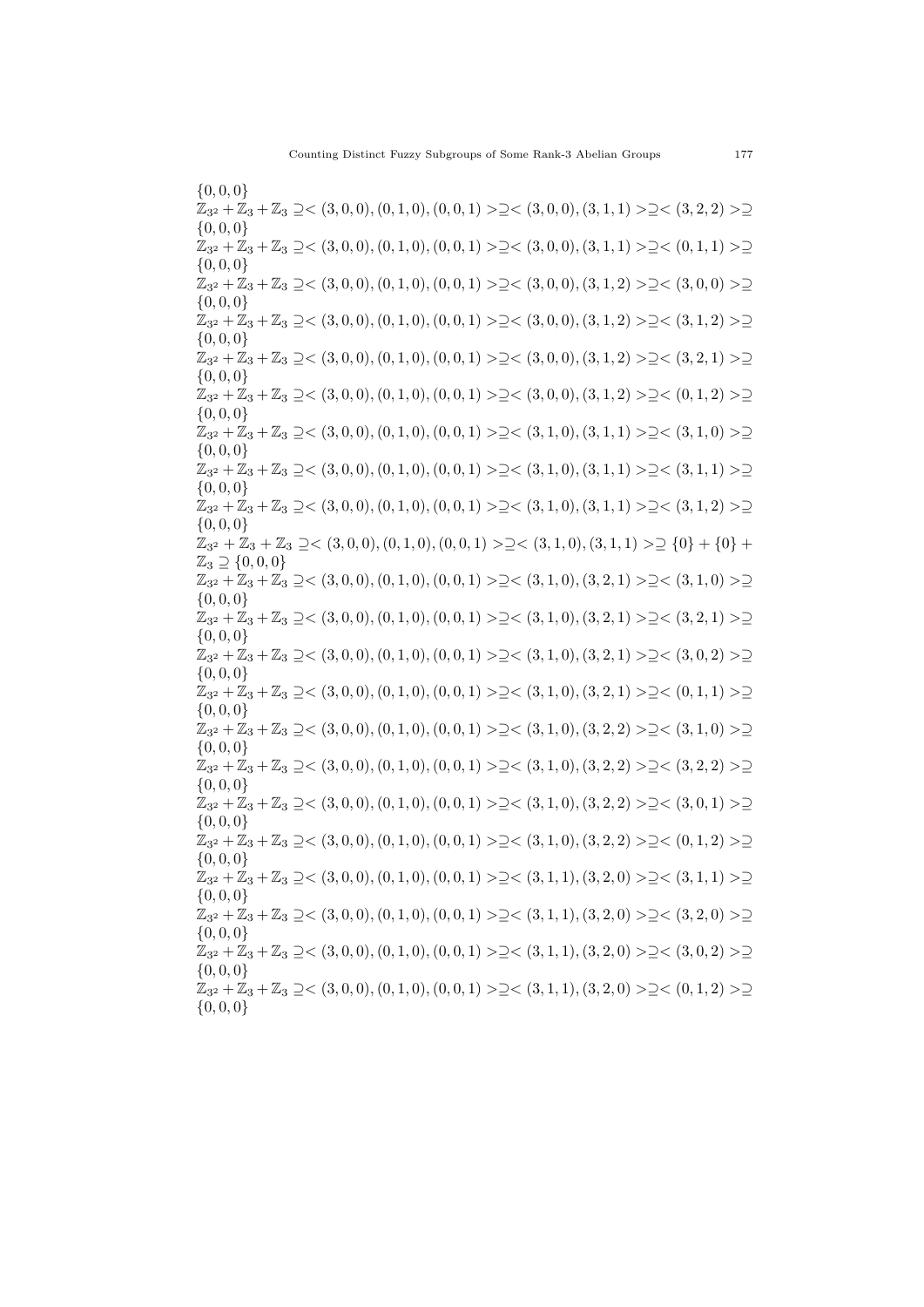$\mathbb{Z}_{3^2} + \mathbb{Z}_3 + \mathbb{Z}_3 \supseteq \leq (3, 0, 0), (0, 1, 0), (0, 0, 1) > \supseteq \leq (3, 1, 1), (3, 2, 1) > \supseteq \leq (3, 1, 1) > \supseteq$  $\{0, 0, 0\}$  $\mathbb{Z}_{3^2} + \mathbb{Z}_3 + \mathbb{Z}_3 \supseteq <(3,0,0), (0,1,0), (0,0,1) > \supseteq <(3,1,1), (3,2,1) > \supseteq <(3,2,1) > \supseteq$  $\{0, 0, 0\}$  $\mathbb{Z}_{3^2} + \mathbb{Z}_3 + \mathbb{Z}_3 \supseteq <(3,0,0), (0,1,0), (0,0,1) > \supseteq <(3,1,1), (3,2,1) > \supseteq <(3,0,1) > \supseteq$  $\{0, 0, 0\}$  $\mathbb{Z}_{3^2} + \mathbb{Z}_3 + \mathbb{Z}_3 \supseteq <(3,0,0), (0,1,0), (0,0,1) > \supseteq <(3,1,1), (3,2,1) > \supseteq \{0\} + \mathbb{Z}_3 +$  $\{0\} \supseteq \{0,0,0\}$   $\mathbb{Z}_{3^2} + \mathbb{Z}_3 + \mathbb{Z}_3 \supseteq \{3,0,0\}, (0,1,0), (0,0,1) > \supseteq \{3,1,2\}, (3,2,0) > \supseteq \{3,1,2\}$  $(3, 1, 2)$  >  $\supseteq$  {0,0,0}  $\mathbb{Z}_{3^2} + \mathbb{Z}_3 + \mathbb{Z}_3 \supseteq \leq (3, 0, 0), (0, 1, 0), (0, 0, 1) > \supseteq \leq (3, 1, 2), (3, 2, 0) > \supseteq \leq (3, 2, 0) > \supseteq$  $\{0, 0, 0\}$  $\mathbb{Z}_{3^2} + \mathbb{Z}_3 + \mathbb{Z}_3 \supseteq <(3,0,0), (0,1,0), (0,0,1) > \supseteq <(3,1,2), (3,2,0) > \supseteq <(3,0,1) > \supseteq$  $\{0, 0, 0\}$  $\mathbb{Z}_{3^2} + \mathbb{Z}_3 + \mathbb{Z}_3 \supseteq <(3,0,0), (0,1,0), (0,0,1) > \supseteq <(3,1,2), (3,2,0) > \supseteq <(0,1,1) > \supseteq$  $\{0, 0, 0\}$  $\mathbb{Z}_{3^2} + \mathbb{Z}_3 + \mathbb{Z}_3 \supseteq <(3,0,0), (0,1,0), (0,0,1) > \supseteq <(3,1,2), (3,2,2) > \supseteq <(3,1,2) > \supseteq$ {0, 0, 0}  $\mathbb{Z}_{3^2} + \mathbb{Z}_3 + \mathbb{Z}_3 \supseteq <(3,0,0), (0,1,0), (0,0,1) > \supseteq <(3,1,2), (3,2,2) > \supseteq <(3,2,2) > \supseteq$ {0, 0, 0}  $\mathbb{Z}_{3^2} + \mathbb{Z}_3 + \mathbb{Z}_3 \supseteq <(3,0,0), (0,1,0), (0,0,1) > \supseteq <(3,1,2), (3,2,2) > \supseteq <(3,0,2) > \supseteq$  $\{0, 0, 0\}$  $\mathbb{Z}_{3^2} + \mathbb{Z}_3 + \mathbb{Z}_3 \supseteq <(3,0,0), (0,1,0), (0,0,1) > \supseteq <(3,1,2), (3,2,2) > \supseteq \{0\} + \mathbb{Z}_3 +$  ${0} \supseteq {0, 0, 0}$  $\mathbb{Z}_{3^2} + \mathbb{Z}_3 + \mathbb{Z}_3 \supseteq <(3,0,0), (0,1,0), (0,0,1) > \supseteq <(3,2,0), (3,2,1) > \supseteq <(3,2,0) > \supseteq$  $\{0, 0, 0\}$  $\mathbb{Z}_{3^2} + \mathbb{Z}_3 + \mathbb{Z}_3 \supseteq <(3,0,0), (0,1,0), (0,0,1) > \supseteq <(3,2,0), (3,2,1) > \supseteq <(3,2,1) > \supseteq$  $\{0, 0, 0\}$  $\mathbb{Z}_{3^2} + \mathbb{Z}_3 + \mathbb{Z}_3 \supseteq <(3,0,0), (0,1,0), (0,0,1) > \supseteq <(3,2,0), (3,2,1) > \supseteq <(3,2,2) > \supseteq$  $\{0, 0, 0\}$  $\mathbb{Z}_{3^2} + \mathbb{Z}_3 + \mathbb{Z}_3 \supseteq \lt(3,0,0), (0,1,0), (0,0,1) > \supseteq \lt(3,2,0), (3,2,1) > \supseteq \{0\} + \{0\} +$  $\mathbb{Z}_3 \supset \{0,0,0\}$  $\mathbb{Z}_{3^2} + \mathbb{Z}_3 + \mathbb{Z}_3 \supseteq \leq (3, 0, 0), (0, 1, 0), (0, 0, 1) > \supseteq \{0\} + \mathbb{Z}_3 + \mathbb{Z}_3 \supseteq \leq (0, 1, 1) > \supseteq \{0, 0, 0\}$  $\mathbb{Z}_{3^2} + \mathbb{Z}_3 + \mathbb{Z}_3 \supseteq \leq (3, 0, 0), (0, 1, 0), (0, 0, 1) > \supseteq \{0\} + \mathbb{Z}_3 + \mathbb{Z}_3 \supseteq \leq (0, 1, 2) > \supseteq \{0, 0, 0\}$  $\mathbb{Z}_{3^2} + \mathbb{Z}_3 + \mathbb{Z}_3 \supseteq \leq (3,0,0), (0,1,0), (0,0,1) > \supseteq \{0\} + \mathbb{Z}_3 + \mathbb{Z}_3 \supseteq \{0\} + \mathbb{Z}_3 + \{0\} \supseteq$  $\{0, 0, 0\}$  $\mathbb{Z}_{3^2} + \mathbb{Z}_3 + \mathbb{Z}_3 \supseteq <(3,0,0), (0,1,0), (0,0,1) > \supseteq \{0\} + \mathbb{Z}_3 + \mathbb{Z}_3 \supseteq \{0\} + \{0\} + \mathbb{Z}_3 \supseteq$  $\{0, 0, 0\}$ 

Looking closely at the three blocks of maximal chains, we observe that these blocks are isomorphic classes of maximal chains. Collapsing each block into a single maximal chain, we may say that there are three maximal chains up to isomorphism. We then use the counting techniques for distinct fuzzy subgroups to find the required isomorphic classes of fuzzy subgroups. Hence in total we have  $2^{5} - 1 + 2^{4} + 2^{4} = 31 + 16 + 16 = 63$  non-isomorphic fuzzy subgroups. This agrees with the theorems that follow.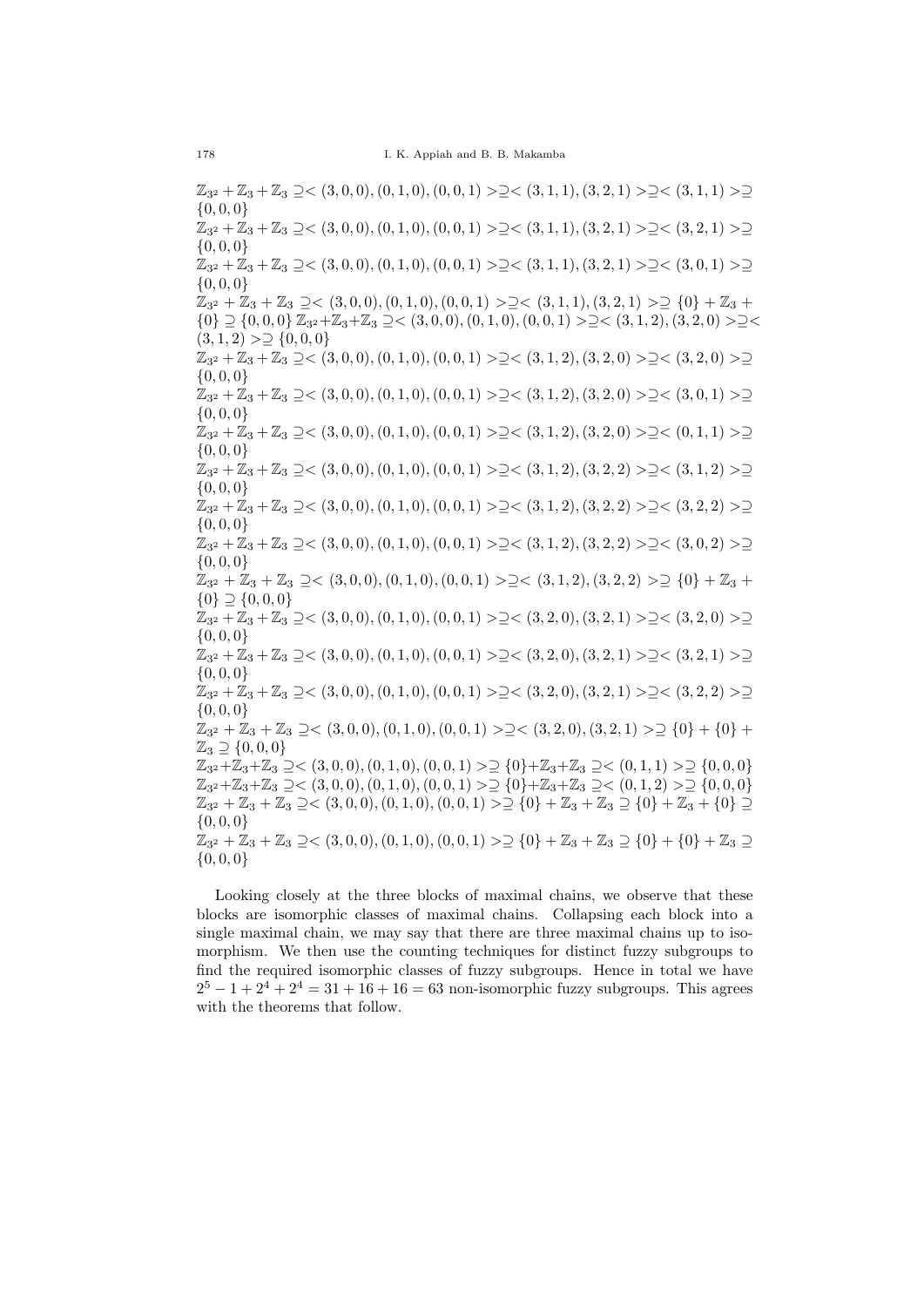Theorem 6.2. The number of non-isomorphic maximal chains of subgroups of the group  $G = \mathbb{Z}_{p^n} + \mathbb{Z}_p + \mathbb{Z}_p$  is equal to  $\frac{n(n+1)}{2}$ .

*Proof.* By induction on n. For  $n = 1$  all the maximal chains are isomorphic and each chain is of length 4. Thus there is only one maximal chain up to isomorphism. The formula  $\frac{n(n+1)}{2}$  with  $n = 1$  also gives 1 maximal chain up to isomorphism. Now assume the result is true for all  $1 \leq k < n$ . Let  $G = \mathbb{Z}_{p^{k+1}} + \mathbb{Z}_p + \mathbb{Z}_p$ . Then G has 2 non-isomorphic maximal subgroups viz.  $\mathbb{Z}_{p^k} + \mathbb{Z}_p + \mathbb{Z}_p$  and  $\mathbb{Z}_{p^{k+1}} + \mathbb{Z}_p + 0$ . By induction,  $\mathbb{Z}_{p^k} + \mathbb{Z}_p + \mathbb{Z}_p$  has  $\frac{k(k+1)}{2}$  non-isomorphic maximal chains. In Section 3, we showed that  $\mathbb{Z}_{p^n} + \mathbb{Z}_p$  has n non-isomorphic maximal chains. Thus G has  $\frac{k(k+1)}{2} + k + 1 = \frac{(k+1)(k+2)}{2}$  non-isomorphic maximal chains. Hence the theorem is

true for  $n = k + 1$ .

**Theorem 6.3.** The number of non-isomorphic fuzzy subgroups of the group  $G =$  $\mathbb{Z}_{p^n} + \mathbb{Z}_p + \mathbb{Z}_p$  is equal to  $2^{n+3} - 1 + 2(n-1)2^{n+2} + \frac{(n-1)(n-2)}{2}$  $\frac{2(n-2)}{2}2^{n+1}$ .

*Proof.* By induction on n. For  $n = 1$  we have only one maximal chain up to isomorphism, giving  $2^4 - 1$  non-isomorphic fuzzy subgroups. Thus the theorem is true for  $n = 1$ . Now assume the theorem is true for all  $1 \leq k \leq n$ . Let  $G = \mathbb{Z}_{p^{k+1}} + \mathbb{Z}_p + \mathbb{Z}_p$ , then G has 2 non-isomorphic maximal subgroups viz.  $H_1 =$  $\mathbb{Z}_{p^k} + \mathbb{Z}_p + \mathbb{Z}_p$  and  $H_2 = \mathbb{Z}_{p^{k+1}} + \mathbb{Z}_p + 0$ . By induction,  $H_1$  yields  $2^{k+4} - 1 +$  $2(k-1)2^{k+3} + \frac{(k-1)(k-2)}{2}$  $\frac{2(k-2)}{2}2^{k+2}$  non-isomorphic fuzzy subgroups and  $H_2$  yields 2 new subgroups up to isomorphism viz.  $\mathbb{Z}_{p^{k+1}} + \mathbb{Z}_p + 0$  and  $\mathbb{Z}_{p^{k+1}} + 0 + 0$ . Hence the total number of non-isomorphic fuzzy subgroups is equal to  $2^{k+4} - 1 + 2(k-1)2^{k+3} +$  $(k-1)(k-2)$  $\frac{2(k-2)}{2}2^{k+2}+2\cdot 2^{k+3}+[\frac{(k+1)(k+2)}{2}-1-2k-\frac{(k-1)(k-2)}{2}]$  $\frac{2(k-2)}{2}$ ] $2^{k+2} = 2^{k+1+3} - 1 + 2(k+1)$  $(1-1)2^{k+1+2}+\frac{(k+1-1)(k+1-2)}{2}$  $\frac{2(k+1-2)}{2}2^{k+1+1}$ . Hence the theorem is true for  $n = k+1$ .  $\Box$ 

# 7. Concluding Remarks

For the group  $G = \mathbb{Z}_{p^n} + \mathbb{Z}_p + \mathbb{Z}_p$ , we have established the following main results: (1) The number of subgroups of G is equal to  $p(2pn + n + 1) + 3 + n$ 

(2) The number of maximal chains of subgroups of G is equal to  $(p + 1) + (p^2 +$  $p)[\frac{n(n+1)}{2}p + n]$ 

(3) The number of distinct fuzzy subgroups of G is equal to  $2^{n+3} - 1 + 2^{n+2}p(2pn +$  $(n+1)] + 2^{n+1}[p+1+(p^2+p)(\frac{n(n+1)}{2}p+n)-p(2pn+n+1)-1].$ 

(4) The number of non-isomorphic maximal chains of subgroups of  $G$  is equal to  $n(n+1)$ 

 $(5)^2$ The number of non-isomorphic fuzzy subgroups of G is equal to  $2^{n+3} - 1 + 2(n-1)2^{n+2} + \frac{(n-1)(n-2)}{2}$  $\frac{2(n-2)}{2}2^{n+1}$ .

We hope to extend these results to the case when  $G = \mathbb{Z}_{p^n} + \mathbb{Z}_{p^m} + \mathbb{Z}_p$  where both  $n$  and  $m$  are greater than 1. Obviously this is going to be a more challenging task. We may also look at the case when  $G = \mathbb{Z}_{p^n} + \mathbb{Z}_p + \mathbb{Z}_q$  where p and q are distinct primes. More variations of the powers of primes may be considered. All these cases are challenging.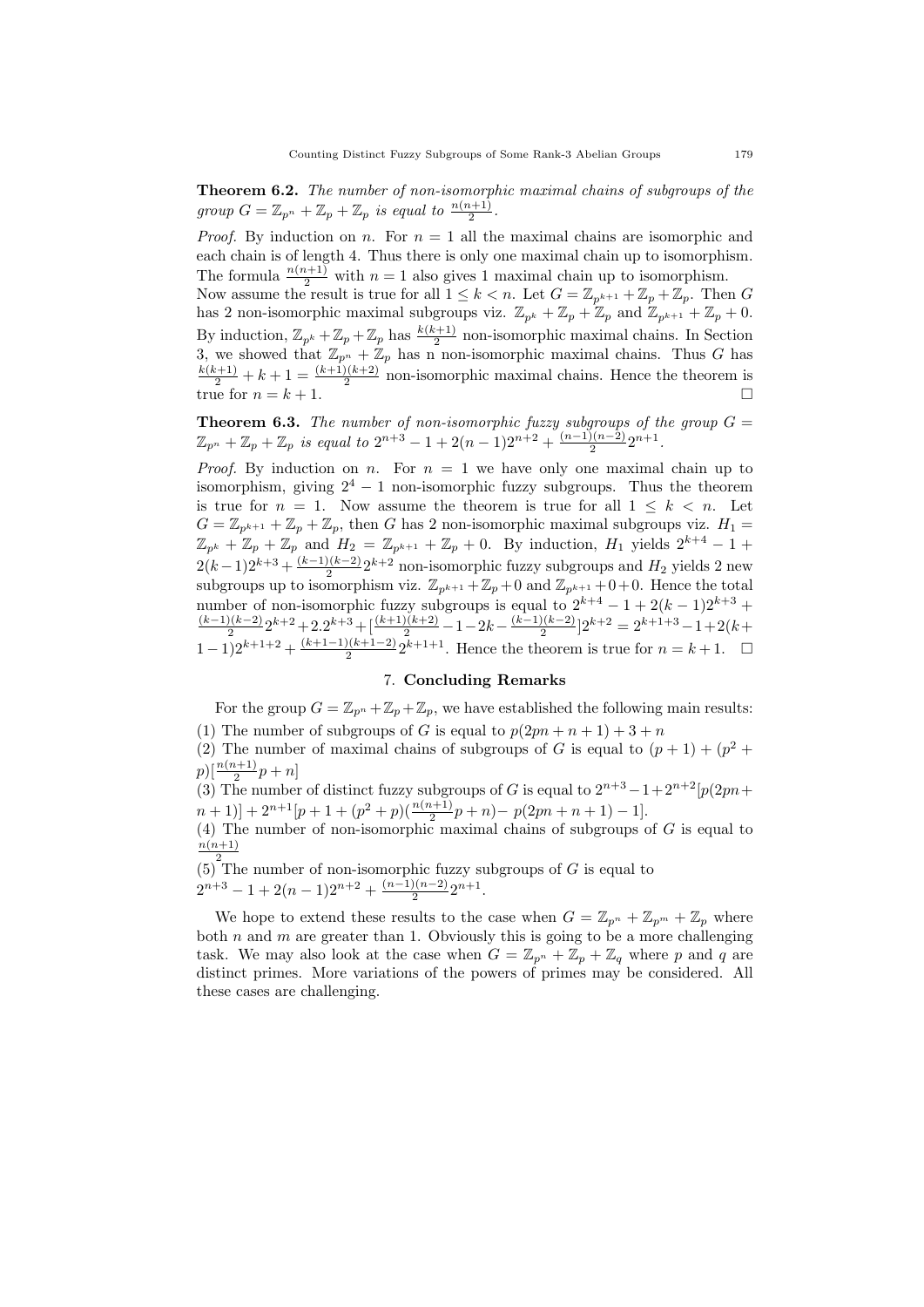Acknowledgements. The second author wishes to thank the National Research Foundation of South Africa (NRF) for financial support.

#### **REFERENCES**

- [1] S. Branimir and A. Tepavcevic, A note on a natural equivalence relation on fuzzy power set, Fuzzy Sets and Systems, 148 (2004), 201-210.
- $[2]$  G. Călugăreanu, The total number of subgroups of a finite abelian group, Sci.Math.Jpn. 60 (2004), 157-167.
- [3] C. Degang, J. Jiashang, W. Congxin and E. C. C. Tsang, Some notes on equivalent fuzzy sets and fuzzy subgroups, Fuzzy Sets and systems, 152 (2005), 403-409.
- [4] J. B. Fraleigh, A first course in abstract algebra, Addison-Wesley Publishing Co., 1982.
- [5] A. Iranmanesh and H. Naraghi, The connection between some equivalence relations on fuzzy groups, Iranian Journal of Fuzzy systems, 8(5) (2011), 69-80.
- [6] A. Jain, Fuzzy subgroups and certain equivalence relations, Iranian Journal of Fuzzy Systems, 3(2) (2006), 75-91.
- [7] V. Murali and B. B. Makamba, On an equivalence of fuzzy subgroups I, Fuzzy Sets and Systems, 123 (2001), 259-264.
- [8] V. Murali and B. B. Makamba, Counting the number of subgroups of an abelian group of finite order, Fuzzy Sets and Systems, 144 (2004), 459-470.
- [9] V. Murali and B. B. Makamba, Fuzzy subgroups of abelian groups, Far East J.Maths.Sci. (FEJM), 14(1) (2004), 113-125.
- [10] V. Murali and B. B. Makamba, *Equivalence and isomorphism of fuzzy subgroups of abelian groups*, Journal of Fuzzy Mathematics,  $16(2)$  (2008), 351-360.
- [11] O. Ndiweni and B. B. Makamba, Classification of fuzzy subgroups of a dihedral group of order  $2pqr$  for distinct primes p, q and r, International Jounal of Mathematical Sciences and Engineering Applications, 6(4) (2012), 159-174.
- [12] S. Ngcibi, Case studies of equivalent fuzzy subgroups of finite abelian groups, Thesis, Rhodes Univ., Grahamstown, 2001.
- [13] S. Ngcibi, V. Murali and B. B. Makamba, Fuzzy subgroups of rank two abelian p-Groups, Iranian Journal of Fuzzy Systems,  $7(2)$  (2010), 149-153.
- [14] J. M. Oh, An explicit formula for the number of fuzzy subgroups of a finite abelian p-group of rank two, Iranian Journal of Fuzzy Systems,  $10(6)$  (2013), 125-135.
- [15] M. Pruszyriska, M. Dudzicz, On isomorphism between Finite Chains, Jounal of Formalised Mathematics 12 (2003), 1-2.
- [16] S. Ray, Isomorphic fuzzy groups II, Fuzzy Sets and Systems, 50 (1992), 201-207.
- A. Rosenfeld, Fuzzy groups, J. Math. Anal. Appl., 35 (1971), 512 517.
- [18] V. N. Shokeuv, An expression for the number of subgroups of a given order of a finite p-group, Mathematical notes of the Academy of Sciences of the USSR, 12(5) (1972), 774-778.(Transl from Matematicheskie Zametki,12(5) (1972), 561-568).
- [19] T. Stehling, On computing the number of subgroups of a finite abelian group, Combinatorica, 12(4) (1992), 475-479.
- [20] M. Tarnauceanu M and L. Bentea, On the number of Subgroups of finite abelian Groups, Fuzzy Sets and Systems, 159 (2008), 1084 - 1096.
- [21] M. Tarnauceanu, An arithmetic method of counting the subgroups of a finite abelian group, Bull. Math.Soc.Sci.Math.Roumanie Tome, 53(101) No. 4, (2010), 373-386.
- [22] A. C. Volf, Counting fuzzy subgroups and chains of subgroups, Fuzzy Systems and Artificial Intelligence, 10(3) (2004), 191 - 200.
- [23] Y. Zhang and K. Zou, A note on an equivalence relation on fuzzy subgroups, Fuzzy Sets and Systems, 95 (1992), 243-247.

Isaac K. Appiah, Department of Mathematics, University of Fort Hare, ALICE, 5700, SOUTH AFRICA

E-mail address: iappiah@ufh.ac.za